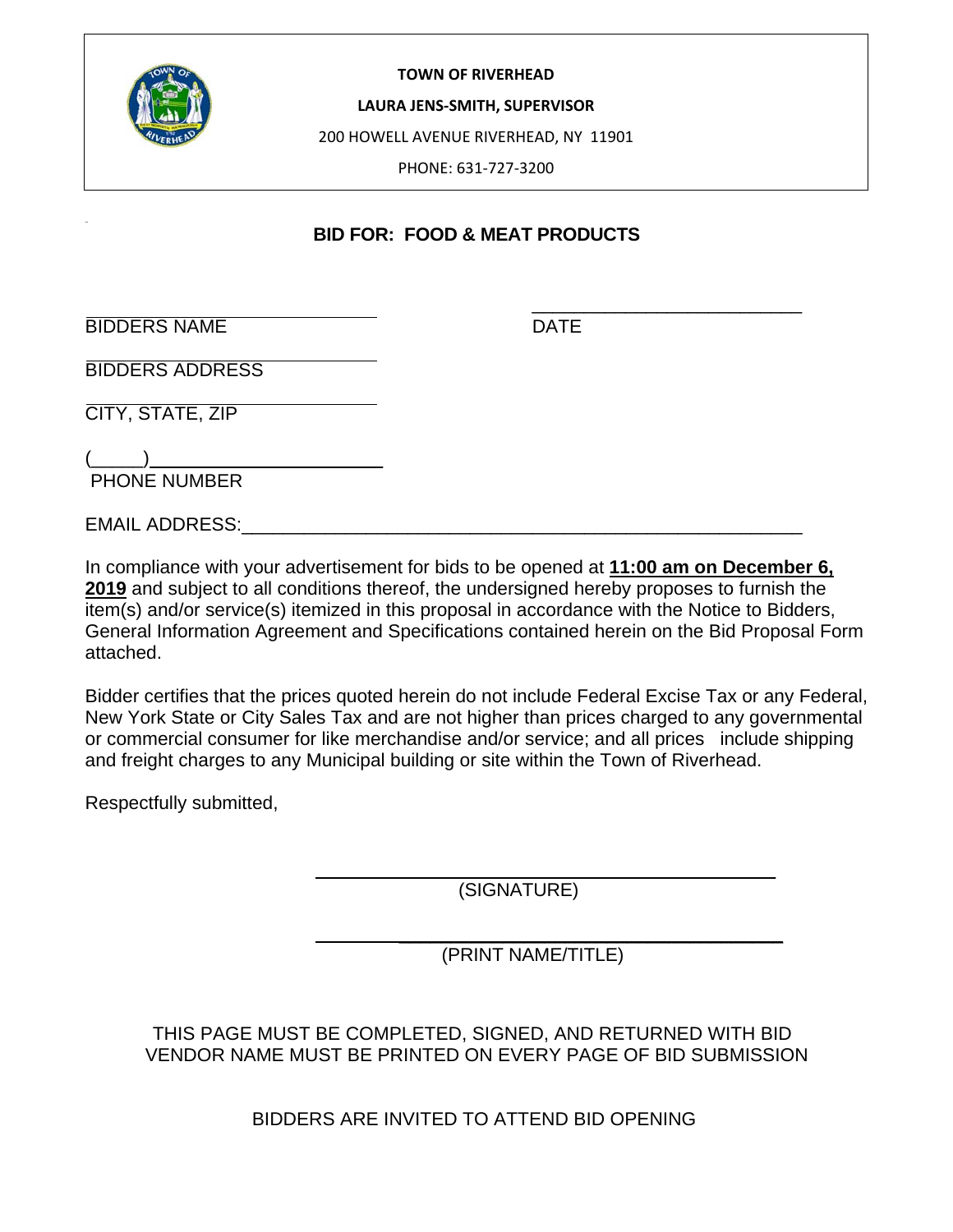## **TOWN OF RIVERHEAD**

## **NOTICE TO BIDDERS**

Sealed bids for "**FOOD AND MEAT PRODUCTS**" for the Town of Riverhead will be received by the Office of the Town Clerk at Riverhead Town Hall, 200 Howell Avenue, Riverhead, New York on or before **11:00 am** on **December 6, 2019**, at which time they will be publicly opened and read aloud.

Specifications and guidelines for submission of bids are available on the Town website at www.townofriverheadny.gov, click on "Bid Requests" beginning **November 27, 2019**.

All bids must be submitted on the bid form provided. Any and all exceptions to the Specifications must be listed on a separate sheet of paper, bearing the designation "**EXCEPTIONS TO THE SPECIFICATIONS**" and be attached to the bid form.

All bids must be submitted to the Town Clerk's Office, at the address stated above, in a sealed envelope clearly marked **"FOOD AND MEAT PRODUCTS**" for the Town of Riverhead. Bid proposals must **be received by the Office of the Town Clerk by no later than 11:00 am on December 6, 2019.** 

Please take notice that the Town Board reserves the right to reject in whole or in part any or all bids, waive any informality in the bids, and accept the bid which is deemed most favorable in the interest of the Town of Riverhead. The Town Board will use its discretion to make judgmental determination as to its best estimate of the lowest bidder. Note: Bid responses must be delivered to the Office of the Town Clerk at the address above. The Town may decline to accept, deem untimely, and/or reject any bid response/proposal that is not delivered to the Office of the Town Clerk.

> **BY ORDER OF THE TOWN BOARD OF THE TOWN OF RIVERHEAD DIANE M. WILHELM, TOWN CLERK**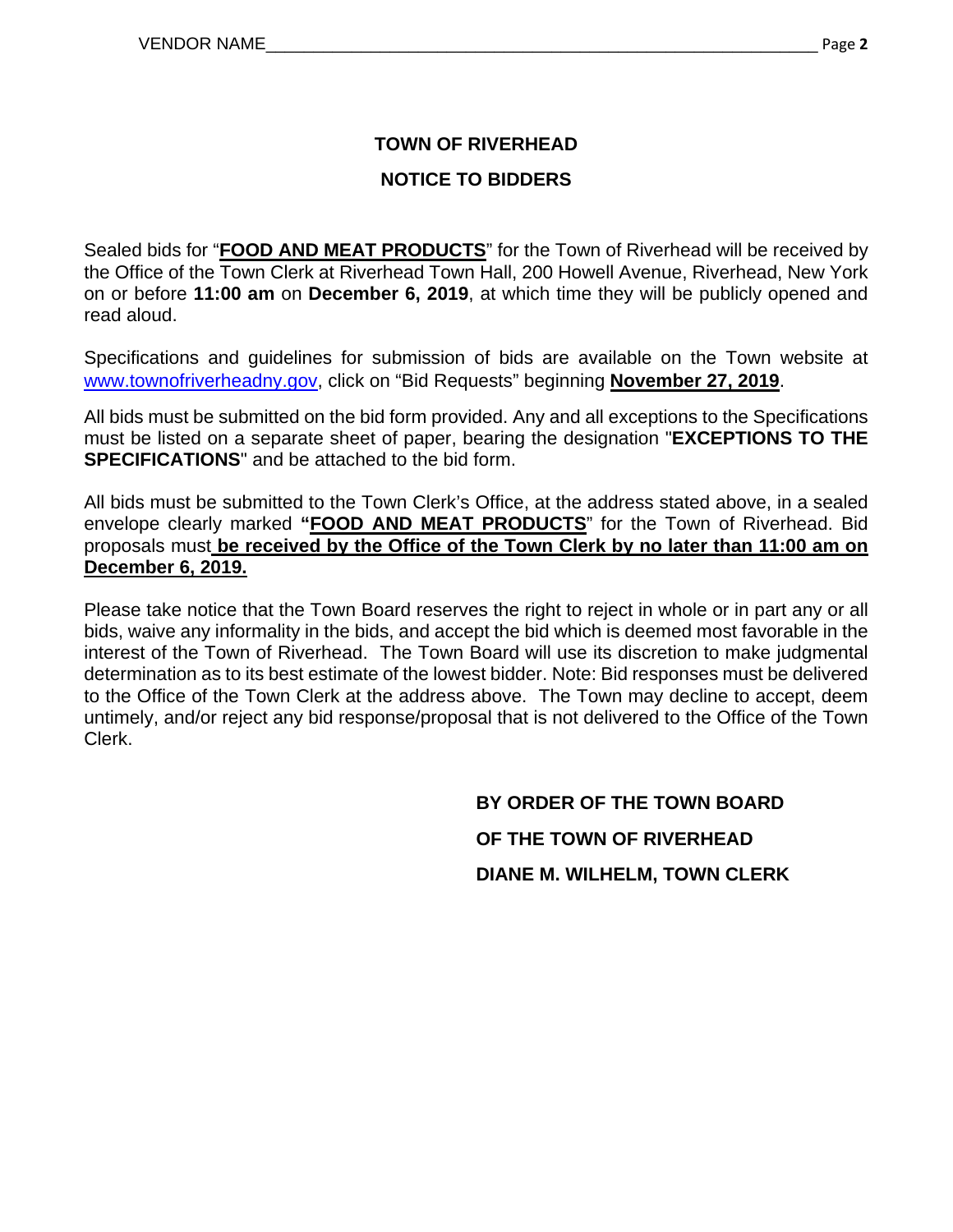## **TOWN OF RIVERHEAD BID SPECIFICATIONS FOOD AND MEAT PRODUCTS (Includes meat, dairy, produce, and grocery items)**

## **I: OVERVIEW**

The Town of Riverhead, through its Senior Citizen Program, offers breakfast and a hot, nutritionally balanced noon meal which is prepared and cooked on premises (breakfast Monday through Thursday and lunch Monday through Friday). In addition to the above, the Senior Citizen Program offers activities and events some of which include service of food and a Meals on Wheels Program for all qualified and eligible homebound residents of the Town of Riverhead. The Town strives to provide quality and diverse nutritious and balanced meals. The Town is seeking proposals from qualified vendors to supply the Town with USDA grade meats, dairy, produce, grocery, bakery, and beverage products, on an as needed basis.

In soliciting proposals, it is the Town's intent and goal to provide quality food and services, meet standards of nutrition set by Town and/or County, expedite deliveries and allow for pickup for a limited number of specialty or in season/farm fresh produce, and reduce food and administrative costs. The Town seeks vendor(s) that demonstrate ability to meet these goals. In addition, as the Senior Citizen Program is committed to provide nutritional and well balanced meals and at times must provide and/or substitute foods for some residents due to sodium or concentrated sweets restrictions, with respect to packaged, canned, and bottled food and beverage items, the Town seeks the vendor to identify the brand, product code, serving or pack size and nutritional data on all food items (i.e. calorie and nutrition labels to include total fat, saturated fat, trans fat, cholesterol, sodium, total carbohydrates, fiber, sugar, and protein). Finally, the Town is also committed to food safety. It will be required that the vendor help in our efforts to maintain food safety when it comes to recalls on products, delivery requirements and any other food safety issues that may arise.

This bid is part of a competitive procurement process, which is intended to serve the best interests of the Town of Riverhead. The Town will award to the vendor(s) whose proposal is determined to be the most advantageous to the Town, taking into consideration the evaluation factors set forth within. Notwithstanding the above, due to the variety of products ranging from fresh, bottled, canned to frozen, and based upon past bids and awards for food and meat products, the Town anticipates and reserves its right to award to one or more than one bidder. In addition, the Town reserves the right to award fresh produce to one or more bidders so the Town may exercise the option to pick up fresh in-season produce, or to award to one bidder and reserve its right to purchase fresh produce from other entities/suppliers. The Town also reserves the right not to award this bid.

The Senior Citizen Program prepares and provides meals at the Senior Center, 60 Shade Tree Lane, Aquebogue, NY 11901. Deliveries are required Monday, Tuesday, Wednesday, Thursday, and Friday.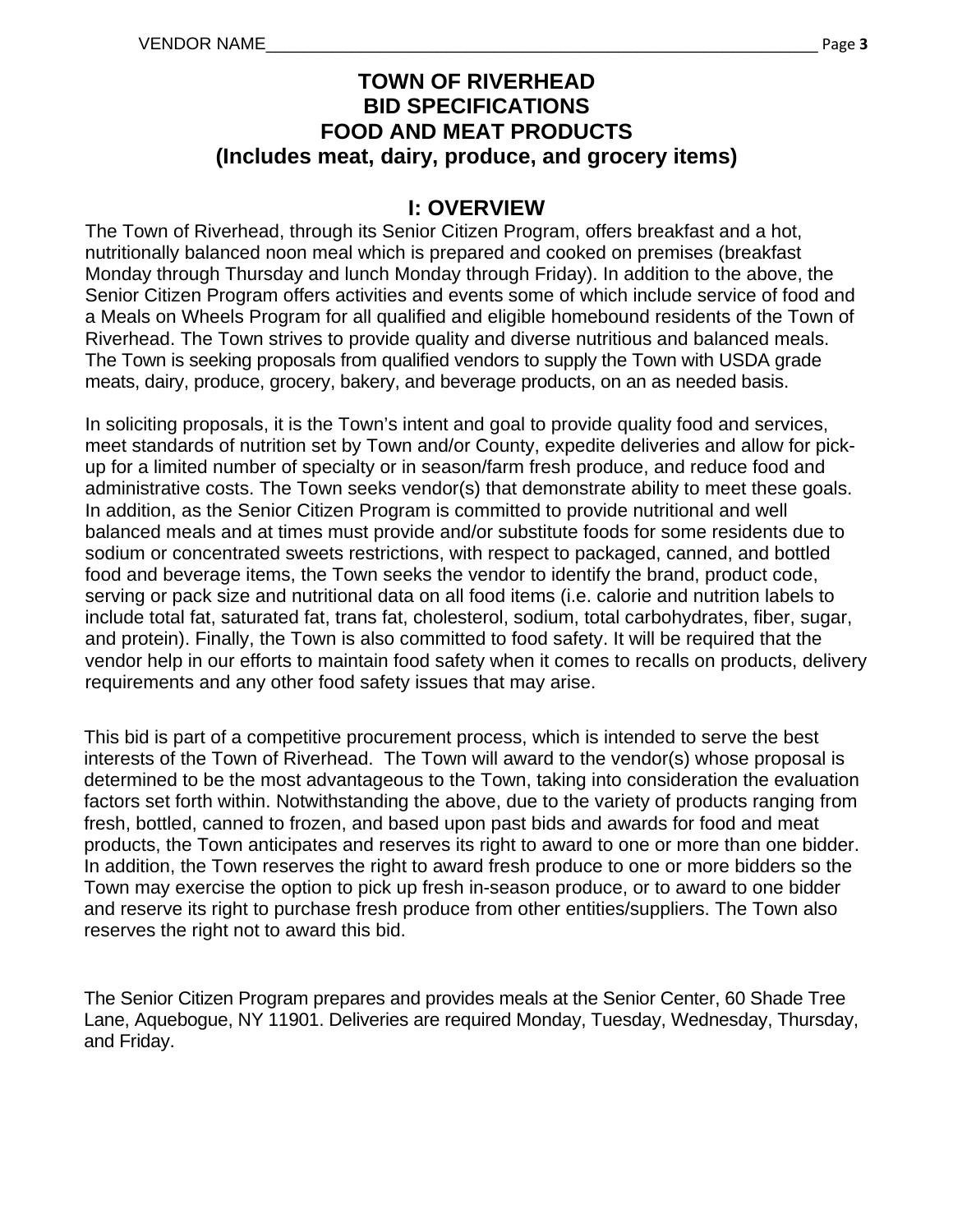# **II: GENERAL BID SPECIFICATIONS**

#### **1. General Instructions**

Bidders shall be responsible to carefully examine the bid specifications. These specifications require the doing of all things necessary or proper for, or incidental to the furnishing and delivery of said parts/equipment and associated components. All things not expressly mentioned in these specifications, but involved in carrying out their intent are required by these bid specifications; and the vendor shall perform the same as though they were specifically mentioned, described and delineated. Read all documents contained in the bid specifications.

Bidders are responsible for submitting their bids to the appropriate location at or prior to the time indicated in the specifications. **No bids will be accepted after the designated time or date indicated in the bid specifications.** It is suggested that registered mail be used to submit bids. Delay in mail delivery is not an exception to the receipt of a bid.

A copy of the official bid documents may be obtained at the Town's website: www.townofriverheadny.gov. In addition to obtaining the official bid documents, any and all addendum pertaining to a particular bid are posted on the Town website referenced above. Log in and scroll to bid for **FOOD AND MEAT PRODUCTS**. It is incumbent upon all potential bidders to view all posted addenda prior to the bid close date.

Any questions or clarification to the bid specifications or technical specifications must be submitted in writing to Teresa Baldinucci, Purchasing Agent at 200 Howell Ave., Riverhead, NY 11901 or by email to: baldinucci@townofriverheadny.gov prior to the bid opening, **unless otherwise stated\*.** Such questions must be in the possession of the Purchasing Agent at least 72 hours prior to the bid opening, **unless otherwise stated\*. Verbal questions will not be entertained.** 

**Bidders must submit one original copy of their bids.** The original must be sealed and clearly marked **"FOOD & MEAT PRODUCTS".** All bids shall be made out on the proposal forms attached hereto and all the attached certificates must be completed and signed in compliance with the provisions of Section 103-d of the New York State General Municipal Law. All bids must be filled out in ink, or be typewritten. Bids submitted in pencil will be rejected as unresponsive. Bids which have been corrected by white out or cross out, and have not been initialed and/or dated will be rejected as unresponsive. Bid Responses may be rejected if they show any omission, irregularity, alteration of form, addition, condition, unresponsiveness, or unbalance.

Samples may be requested by the Town for the purpose of product evaluation. It is understood that samples will be provided at **no** charge to the Town and will be returned, when requested, within 30 days after the evaluation is completed, at the expense of the vendor. All samples left longer than 30 days after the evaluation period will be discarded.

The Purchasing Agent, and/or his/her designee, shall be the only one authorized to make changes or alterations to anything contained in these specifications. As stated above, any changes shall be posted as an addendum on the following website: www.townofriverheadny.gov. The Purchasing Agent reserves the right to reject all bids, parts of all bids, or all bids for any one or more items or contractual services included in the proposed contract, when such rejection is in the best interest of the Town. The contract will be awarded to the vendor(s)/responsible bidder(s) offering the best price, availability to supply

products within the requested time frames, and for specialty/in season items for pick up proximity to the Town's Senior Center. A responsible bidder is a producer, dealer, vendor who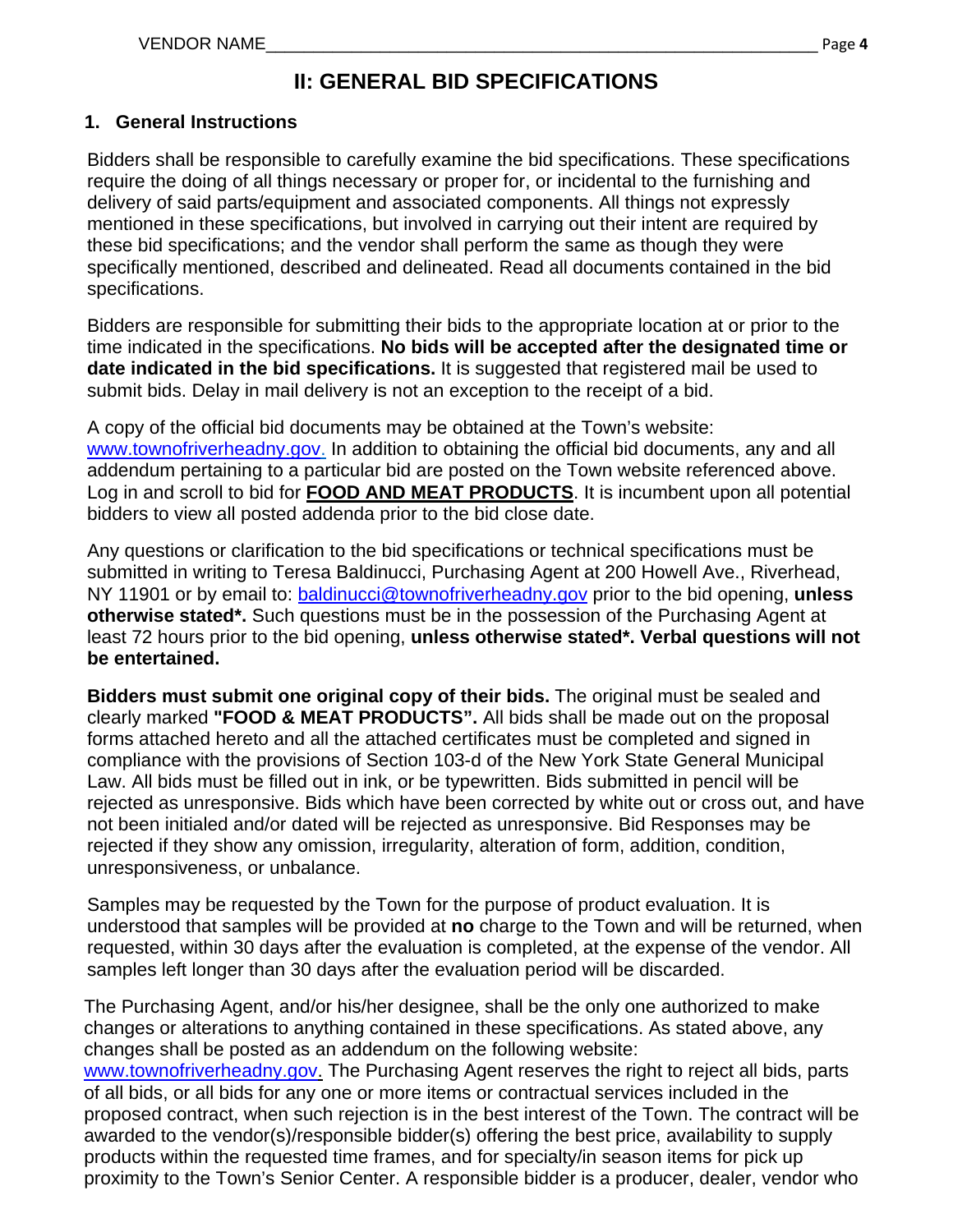has demonstrated judgment and integrity, is of good reputation, experienced in his/her work, whose record of past performance is established as satisfactory, and whose financial status is such to provide no risk to the Town of Riverhead in its contractual relations.

No bidder may withdraw a bid within forty-five (45) days after the actual date of the bid opening. Any bidder who does not honor their bid within the forty-five (45) days may be barred from bidding in any jurisdiction in New York State.

Any bidder, contractor, or manufacturer who, in the course of his work, uses or supplies products which may be toxic or harmful, shall provide an MSDS to the Town of Riverhead Purchasing Department prior to the use of those products by the Town or the contractor.

By submission of this bid, each bidder and each person signing on behalf of any bidder certifies, and in the case of a joint bid each party thereto certifies as to its own organization, under penalty of perjury, that to the best of its knowledge and belief that each bidder is not on the list created pursuant to paragraph (b) of subdivision 3 of section 165-a of the state finance law.

## **2. Bid Costs and Expenses**

 The Town of Riverhead will not pay any costs incurred by any Bidder/Vendor associated with any aspect of responding to the request for bids, including bid preparation, printing or delivery, or negotiation process.

## **3. Bid Expiration Date**

Prices quoted in the bid shall remain fixed and binding on the Bidder for at least one year from the date of award or such other date set forth in these specifications and, upon mutual consent, an option to extend for an additional year.

## **4. Non-Conforming Bids**

Non-conforming Bids will not be considered. Non-conforming bids are defined as those that do not meet the requirements of the bid specification. The determination of whether a bid requirement is substantive or a mere formality shall reside solely within the Town of Riverhead.

## **5. Sub-Contracting**

The Bidder/Vendor selected shall be solely responsible for contractual performance and Bidder/Vendor assumes all responsibility for the quality of work (i.e. supply and delivery of food and meat products) performed under this contract.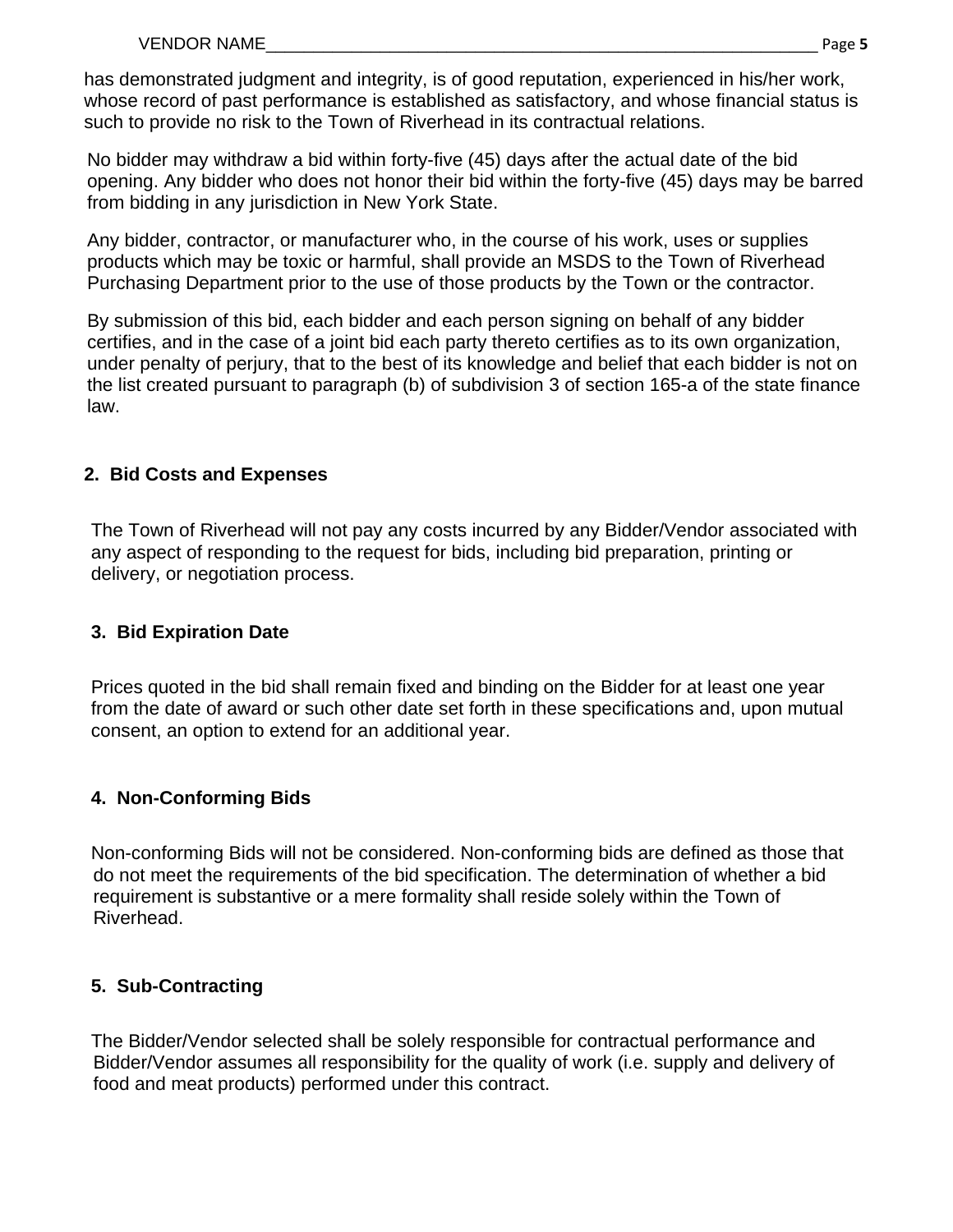### **6. Discrepancies and Omissions**

Bidder/Vendor is fully responsible for the completeness and accuracy of their bid, and for examining this bid and all addenda. Failure to do so will be at the sole risk of Bidder/Vendor. Should Bidder/Vendor find discrepancies, omissions, unclear or ambiguous intent or meaning, or should any questions arise concerning this request for bid, Bidder/Vendor shall notify the Town Clerk of the Town of Riverhead and/or Highway Superintendent, in writing, of such findings at least five (5) days before the bid opening. This will allow issuance of any necessary addenda. It will also help prevent the opening of a defective bid and exposure of Bidder/Vendor's bid upon which award could not be made. All unresolved issues should be addressed in the bid. Protests based on any omission or error, or on the content of the solicitation, will be disallowed if these faults have not been brought to the attention of the Designated Contact, in writing, no later than five (5) calendar days prior to the time set for opening of the bids. Vendor's name MUST appear on EVERY page of this bid.

### **7. Town's Right to Reject Bids**

The Town reserves the right to accept or reject any or all bids or any part of any bid, to waive defects, technicalities or any specifications (whether they be in the Town's specifications or Bidder/Vendor's response), to sit and act as sole judge of the merit and qualifications of each product offered, or to solicit new bids on the same project or on a modified project which may include portions of the originally proposed project as the Town may deem necessary in the best interest of the Town. The Town reserves the right to purchase similar goods or services included as part of this bid from any means legally available to it at any time.

## **8. Town's Right to Cancel Solicitation**

The Town reserves the right to cancel this solicitation at any time during the procurement process, for any reason or for no reason. The Town makes no commitments expressed or implied, that this process will result in a business transaction with any Bidder/Vendor.

#### **9. Notification of Withdrawal of Bid**

Bidder/Vendor may modify or withdraw its bid by written request, provided that both bid and request is received by the Town prior to the bid due date. Bids may be re-submitted in accordance with the Bid Notice due date in order to be considered further. Bids become the property of the Town at the bid submission deadline. All bids received are considered firm offers at that time.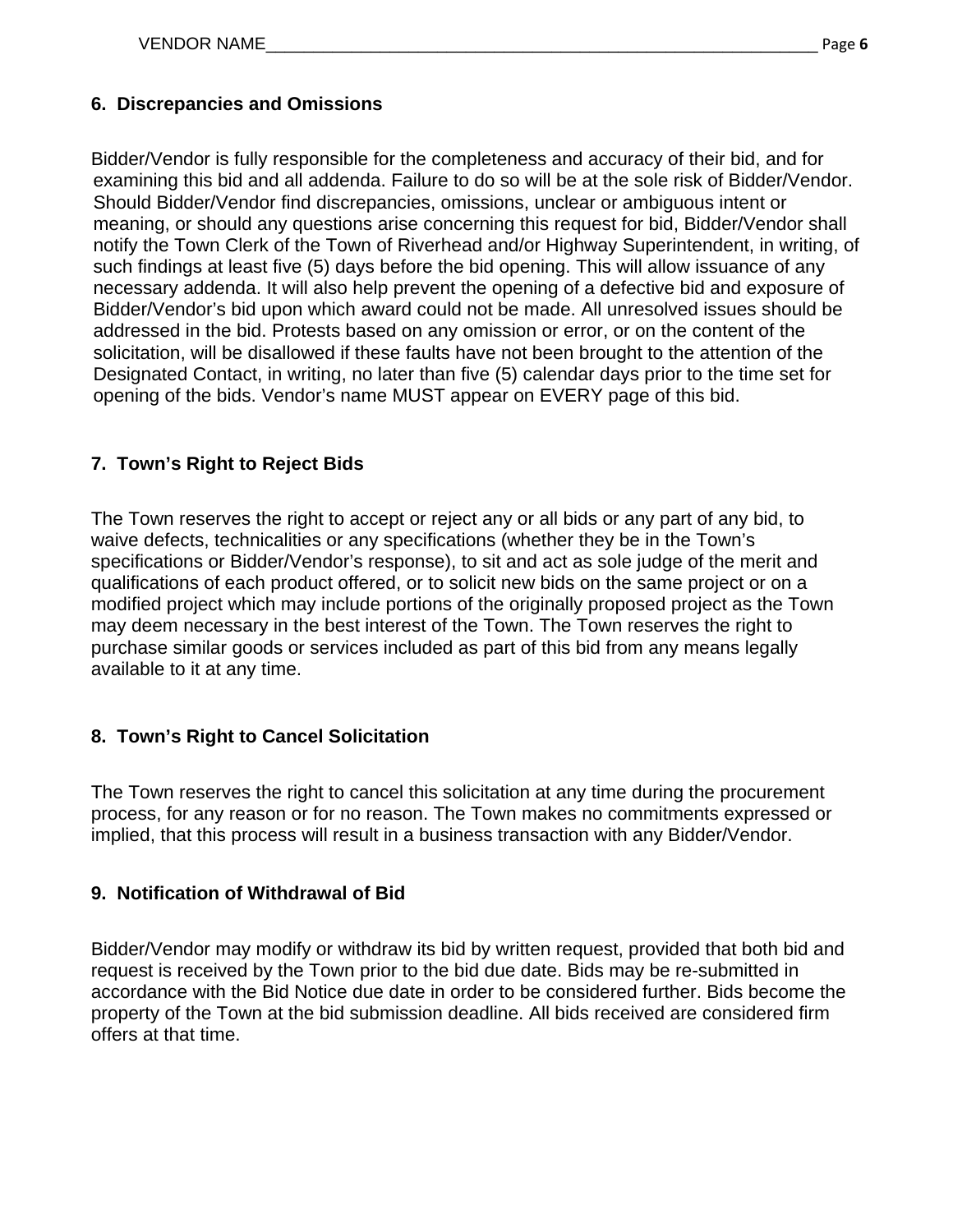## **10. Exceptions to the Bid Specifications**

Any exceptions to the Bid Specifications or the Town's terms and conditions, must be highlighted and included in writing in the bid. Acceptance of exceptions is within the sole discretion of the evaluation of the Town.

### **11. Bid Security**

None required.

## **12. Award of Contract**

The final award of a contract is subject to approval by the Town. The Town has the sole right to select the successful Bidder/Vendor(s) for award, to reject any bid as unsatisfactory or non- responsive, to award a contract to other than the lowest priced bid, to award multiple contracts, or not to award a contract. Notice in writing to a Bidder/Vendor of the acceptance of its bid by the Town will constitute a contract, and no Bidder/Vendor will acquire any legal or equitable rights or privileges until the occurrence of such event.

## **13. Contract Terms and Conditions**

The term of the contract between the successful bidder and the Town shall be for one (1) year commencing January 1, 2020. At the end of the contract period, the contract may be extended (not to exceed 1 one (1) year extension) upon the same terms and conditions at the sole discretion of the Town of Riverhead and with the consent of the vendor. The Town also reserves the right to cancel this contract at any time without notice.

## **13. Independent Contractor**

The parties to the contract shall be independent contractors to one another, and nothing herein shall be deemed to cause this agreement to create an agency, partnership, joint venture or employment relationship between parties. Each party shall be responsible for compliance with all applicable workers compensation, unemployment, disability insurance, social security withholding and all other similar matters. Neither party shall be liable for any debts, accounts, obligations or other liability whatsoever of the other party or any other obligation of the other party to pay on the behalf of its employees or to withhold from any compensation paid to such employees any social benefits, workers compensation insurance premiums or any income or other similar taxes.

## **14. Licenses and Permits**

In performance of the contract, the Bidder/Vendor will be required to comply with all applicable federal, state and local laws, ordinances, codes, and regulations. The cost of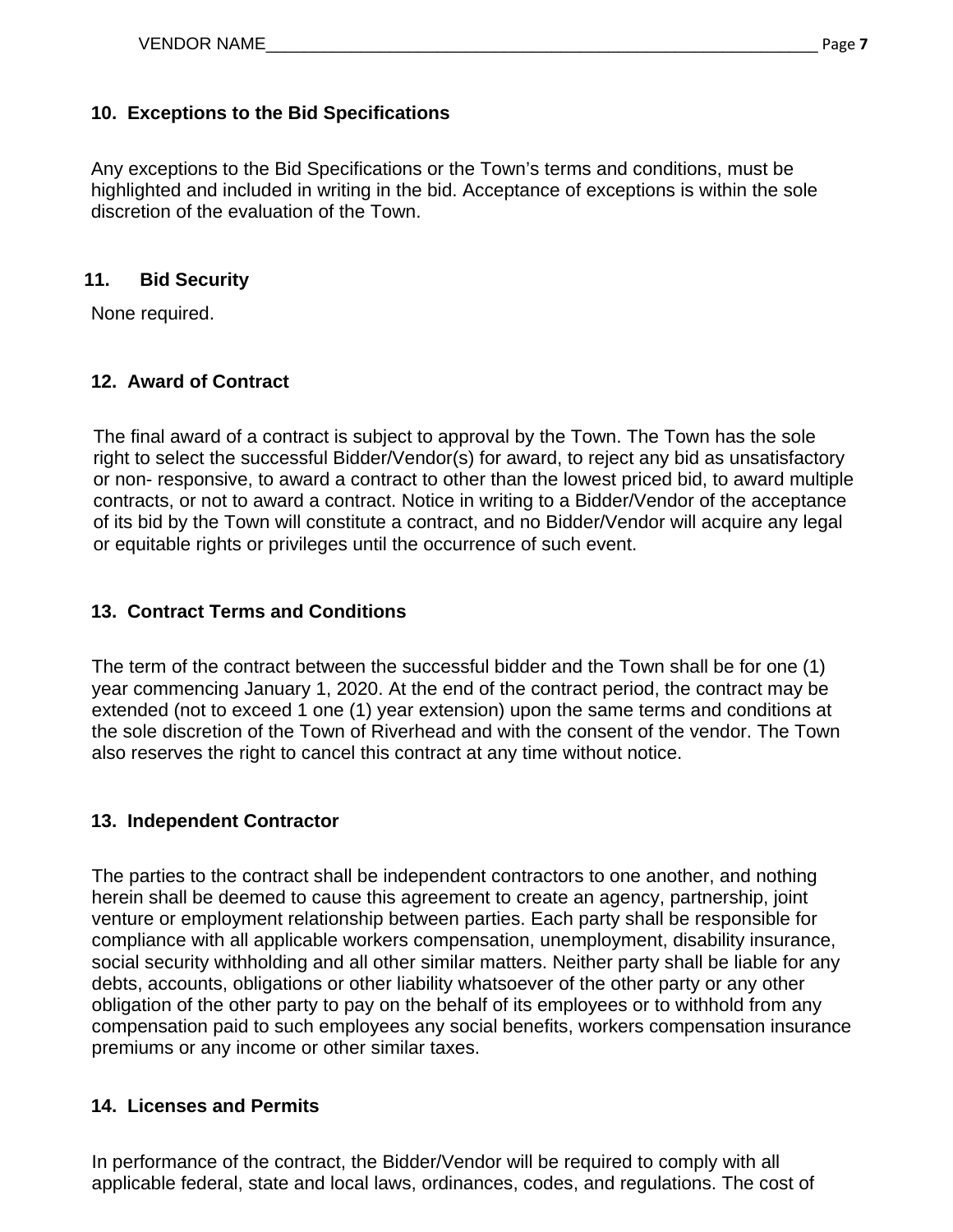permits and other relevant costs required in the performance of the contract shall be borne by the successful Bidder/Vendor. The Bidder/Vendor shall be properly licensed and authorized to transact business in the State of New York.

## **15. Notice**

Any notice to the Town of Riverhead required under the contract shall be sent to:

Teresa Baldinucci, Purchasing Agent Town of Riverhead 200 Howell Avenue Riverhead, NY 11901

## **16. Indemnification**

### a. **General Indemnification:**

By submitting a bid, the proposing Bidder/Vendor agrees that in the event it is awarded a contract, it will indemnify and otherwise hold harmless the Town of Riverhead, its agents and employees from any and all liability, suits, actions, or claims, together with all costs, expenses for attorney's fees, arising out of the Bidder/Vendor's its agents and employees' performance work or services in connection with the contract, regardless of whether such suits, actions, claims or liabilities are based upon acts or failures to act attributable, ole or part, to the Town, its employees or agents.

#### b. **Insurance**

i. Bidder/Vendor recognizes that it is operating as an independent Bidder/Vendor and that it is liable for any and all losses, penalties, damages, expenses, attorney's fees, judgments, and/or settlements incurred by reason of injury to or death of any and all persons, or injury to any and all property, of any nature, arising out of the Bidder/Vendor's negligent performance under this contract, and particularly without limiting the foregoing, caused by, resulting from, or arising out of any act of omission on the part of the Bidder/Vendor in their negligent performance under this contract.

ii. The Bidder/Vendor shall maintain such insurance as will protect against claims under Worker's Compensation Act and from any other claims for damages for personal injury, including death, which may arise from operations under this contract. The Bidder/Vendor is an independent Bidder/Vendor and is not an employee of the Town of Riverhead.

iii. During the term of this contract, the Bidder/Vendor shall, at its own expense, carry insurance minimum limits as set forth above.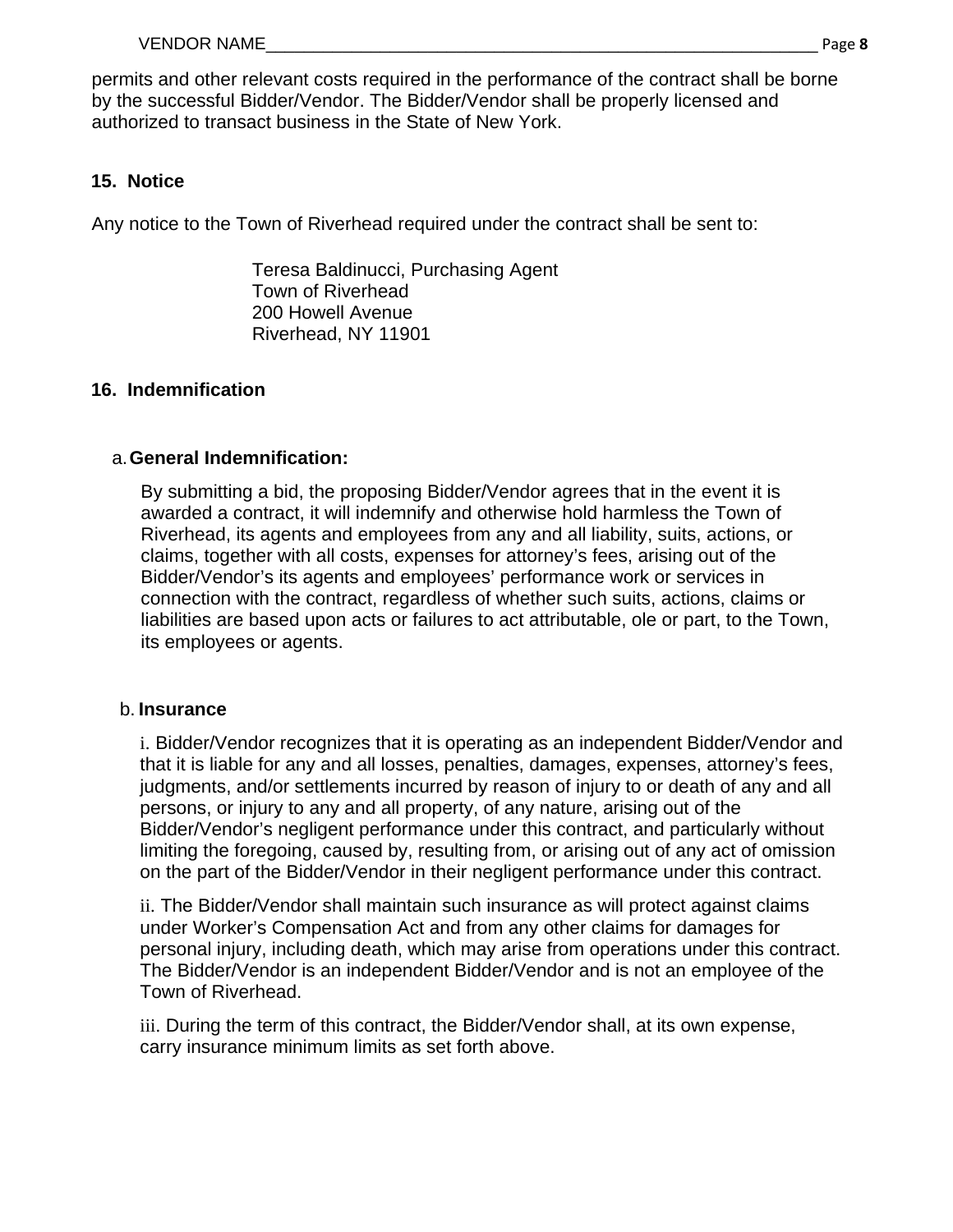## **17. Piggybacking Clause Method of Award**

The contract, if awarded, will be to the lowest responsive/responsible bidder(s) in part or in whole who meet(s) all the terms of the specifications. The TOWN quarantees no minimum or maximum purchases or contracts as a result of award of this bid. The Town of Riverhead reserves the right to allow all municipal and not for profit organizations authorized under the General Municipal Laws of the State of New York, to purchase any goods and/or services awarded as a result of this bid in accordance with the latest amendments to NYS GML 100 through 104. However, it is understood that the extension of such contracts are at the discretion of the vendor and the vendor is only bound to any contract between the Town of Riverhead and the vendor. Additionally, the TOWN reserves the right to purchase any goods or services included as a part of this bid from any means legally available to it.

## **III. BID SPECIFICATIONS**

## **1. Scope**

Town is seeking proposals from qualified suppliers to provide some or all of the Town's requirements for meats (fresh and frozen), dairy, produce (fresh and frozen), beverages (bottled and frozen concentrate), and grocery (frozen, bottled and canned) items for the Town Senior Citizen Program.

## **2. Brand, Pack Size, Pricing (including FOB Destination) & Bid Award**

Bidders are to indicate in the space provided on the bid sheets the brand name, product code number of each product and pack size if different than specified. Once brands, product code number, and pack sizes have been established in a contract as submitted in this bid, the successful vendor is expected to maintain those brands, product code numbers, and pack sizes. Any changes must be approved by the Purchasing Agent before acceptance of substitutes or alternates.

Bidders are requested to bid on each item separately and the price listed for each item shall include all delivery charges and be fixed for the entire term of the contract. Bidder/Vendor shall list the price for products F.O.B. Destination.

As stated above and below, the Town reserves the right to award to one or more bidders and by item basis. The unit cost submitted must be as unit requested (i.e. case, pounds, portion, dozen, etc.). The Town will make conversions and computations if necessary. Unit cost bid should include any delivery charge (F.O.B. Destination). To the extent that Bidder/Vendor requires a minimum order/dollar value for F.O.B., Bidder/Vendor must include same on the bid sheet. Note: qualification of bid item with a requirement by bidder for any minimum quantity of such item other than as specified in this bid may be cause for rejection of Bidder's entire bid. (The following is intended to provide an example of item qualification subject to rejection of bid *Cereal: Special K, Unit: Case, Price: \$\$- minimum purchase of 10 cases to secure unit price*). The Town will not pay container costs, packing, shipping or handling charges, nor shall the Town pay for any fuel surcharges. In addition, all prices offered by bidders must include on site off loading and inside delivery.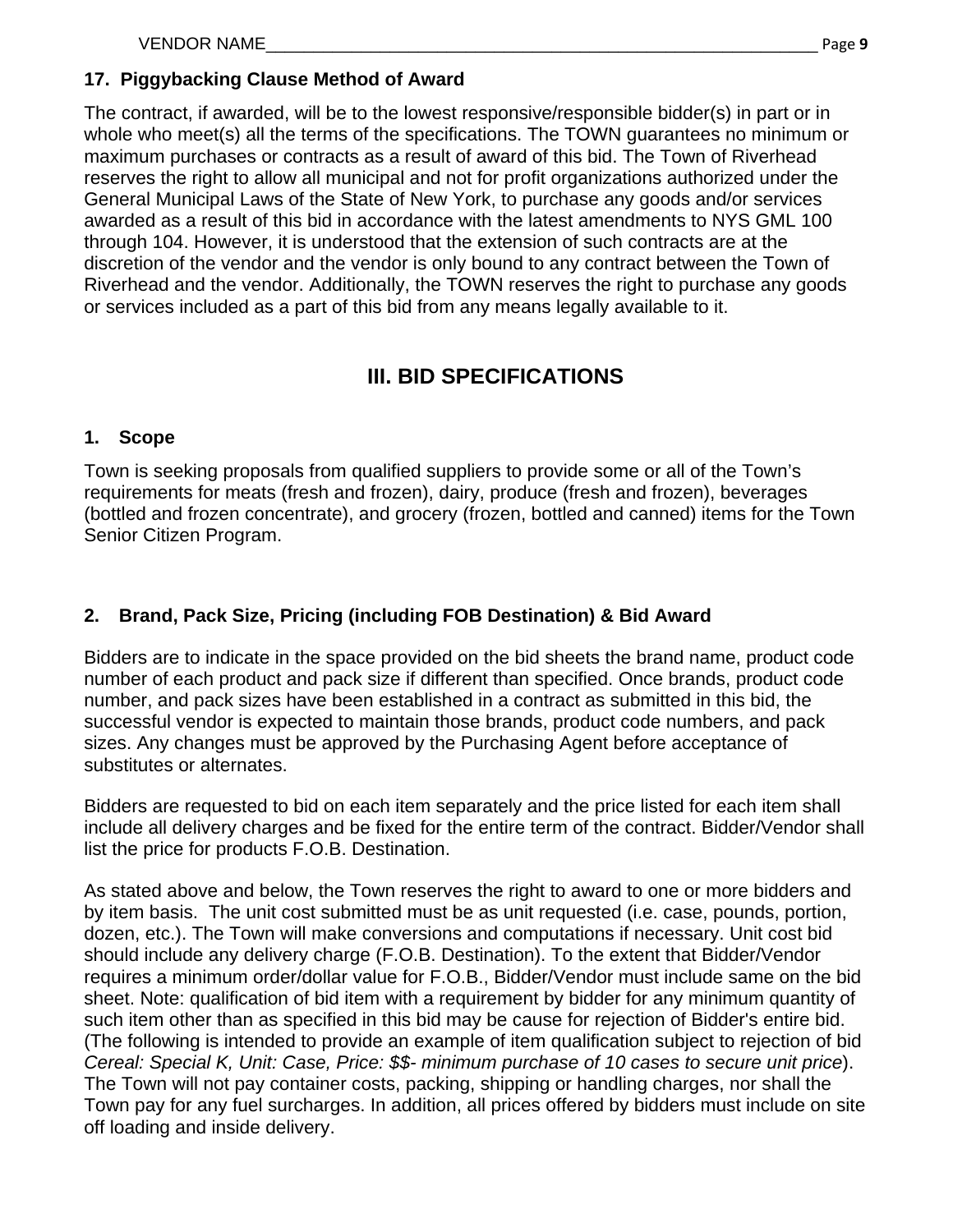The Town will evaluate all bids based upon price and/or discount, type or quantity of available products, and best value as determined by the Town. All vendors submitting proposals concur with this method of award and will not, under any circumstances or in any manner, dispute any award made using this method.

*Note, if during the course of the contract there is a manufacturer's brand change or reformulation of the product, the Contractor/Manufacturer representative shall not automatically substitute product. Contractor shall submit product specification sheet, Product Formulation Statement, Nutrition Facts, and/or sample shall be submitted upon request for approval prior to any future shipment.* 

*If the new/reformulated product is acceptable, all current terms, conditions, and prices shall remain in effect. No substitutions or reformulated product shall be delivered without prior written approval by the District. Payment will not be processed for unauthorized substitutions or reformulation.* 

## **3. Product Specifications, Shelf Life, Quality and Quantities**

The approved bidder(s) must provide easy access to product information/label sheets containing product information: Serving Size; Servings per container; Number of calories per serving; Percent (%) of calories from fat; Percent (%) of calories from saturated fat;

Percent (%) of sugar by weight; Milligrams of sodium; Grams of Trans fat; Ingredient list.

To the extent that the item does not include product labeling, the Town shall have the right to request and Bidder/Vendor shall provide a Nutrient Analysis Sheet. Packages shall be so constructed as to insure safe transportation to point of delivery. Packaging should minimize breakage and maintain freshness. Cases should be clean. Soiled and damaged cases will *not*  be accepted.

With the exception of specialty "in season" fresh produce, each item listed must have a minimum shelf life of one (1) month upon delivery. All items are to be coded with the date of production and/or "use by" date.

The Town intends to purchase at least one (1) unit/part under this contract if funding allows but may order less or more, if necessary. However, the Bidder/Vendor must furnish the quantity actually ordered.

## *4. ORDER AND DELIVERY*

Bidder shall be required to provide the Town access to and use of telephone and/or online ordering system and such system shall allow placement of orders up to three days prior to the delivery date. Notwithstanding the above, at the Town's request delivery may be requested beyond the three day order date. (I.e. order placed via telephone on Monday with a request for delivery the following Monday).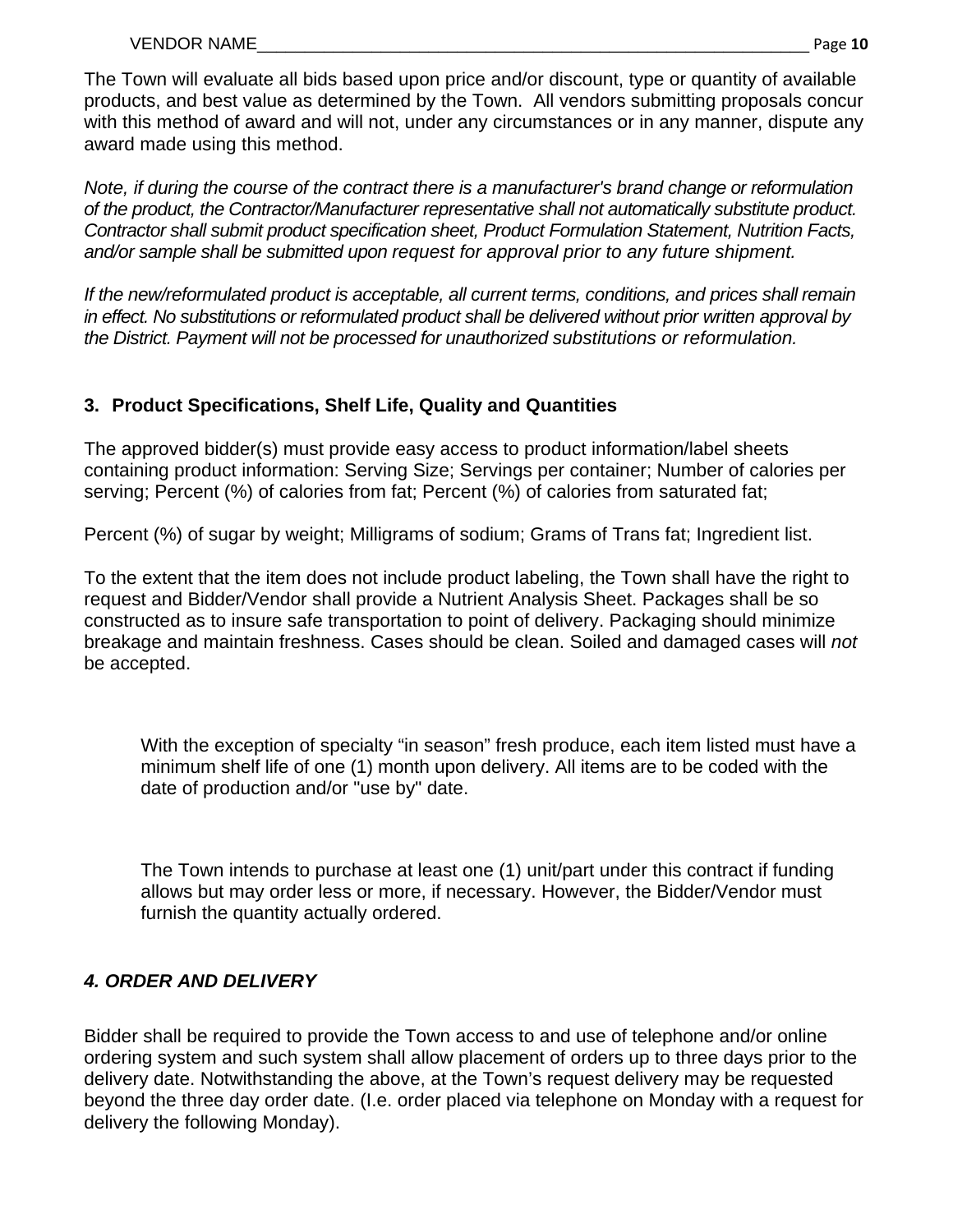The time and manner of delivery are essential factors in proper performance under the contract. All items shall be securely and properly packed and clearly marked as to contents. All shipments must be accompanied by a packing slip that bears the relevant Town purchase order number, order date, delivery date, product description for each item ordered; quantity of each item; unit price and total price for order/invoice. The Bidder shall make deliveries during hours of 8:00 am and 3:00 pm at the Senior Center unless arranged otherwise. The Town must receive all products ordered within the time estimated by the vendor on the bid return sheet. In the event the successful bidder fails to deliver the specified items in good order within the time frame allowed, the TOWN reserves the right to purchase the product elsewhere, and any excess cost to the TOWN will be absorbed by such delinquent successful bidder.

As to those items described as "fresh produce", the Town desires to have the option to schedule delivery or pick-up for fresh/"in season" produce. For pick up, the Town seeks a vendor located within 15 miles of the Senior Center located at 50 Shade Tree Lane, Aquebogue, New York and the bidder must guarantee that the products shall be available for pickup during normal business hours Monday through Friday.

Note, the Town reserves the right to add or delete locations during the life of the Contract. Note, vendor may accept credit card or "on-account" only; no cash payments shall be accepted. (See "Invoice & Payment" provisions set forth below).

The Successful Bidder is responsible for all aspects of delivery, including, unloading of items from the delivery truck and the safe and secure placement of the items in the designated area and the Town accepts no responsibility for unloading and placing the items.

In the event delivery of completed products under this contract shall be necessarily delayed because of strike, injunctions, government controls or by reason or any other cause of circumstance beyond the control of the Bidder/Vendor, the time of completion of delivery shall be extended by a number of days to be determined in each instance by mutual agreement between the Town and the Bidder/Vendor.

## **5. Invoices & Payments**

- a. The vendor shall either accept a Town issued credit card or the vendor shall put the item(s) "on account" and submit an invoice for payment to the Town on a monthly basis. The vendor
- b. All invoices, vouchers, packing slips and any correspondence shall include the following: date/time; description of item; identify the Town employee picking up the item(s) or accepting delivery of the item(s). All invoices shall be submitted for payment to:

**Riverhead Town Hall, Attn: Senior Center 200 Howell Ave. Riverhead, NY 11901** 

 **Every invoice must identify the employee picking up or accepting the item.**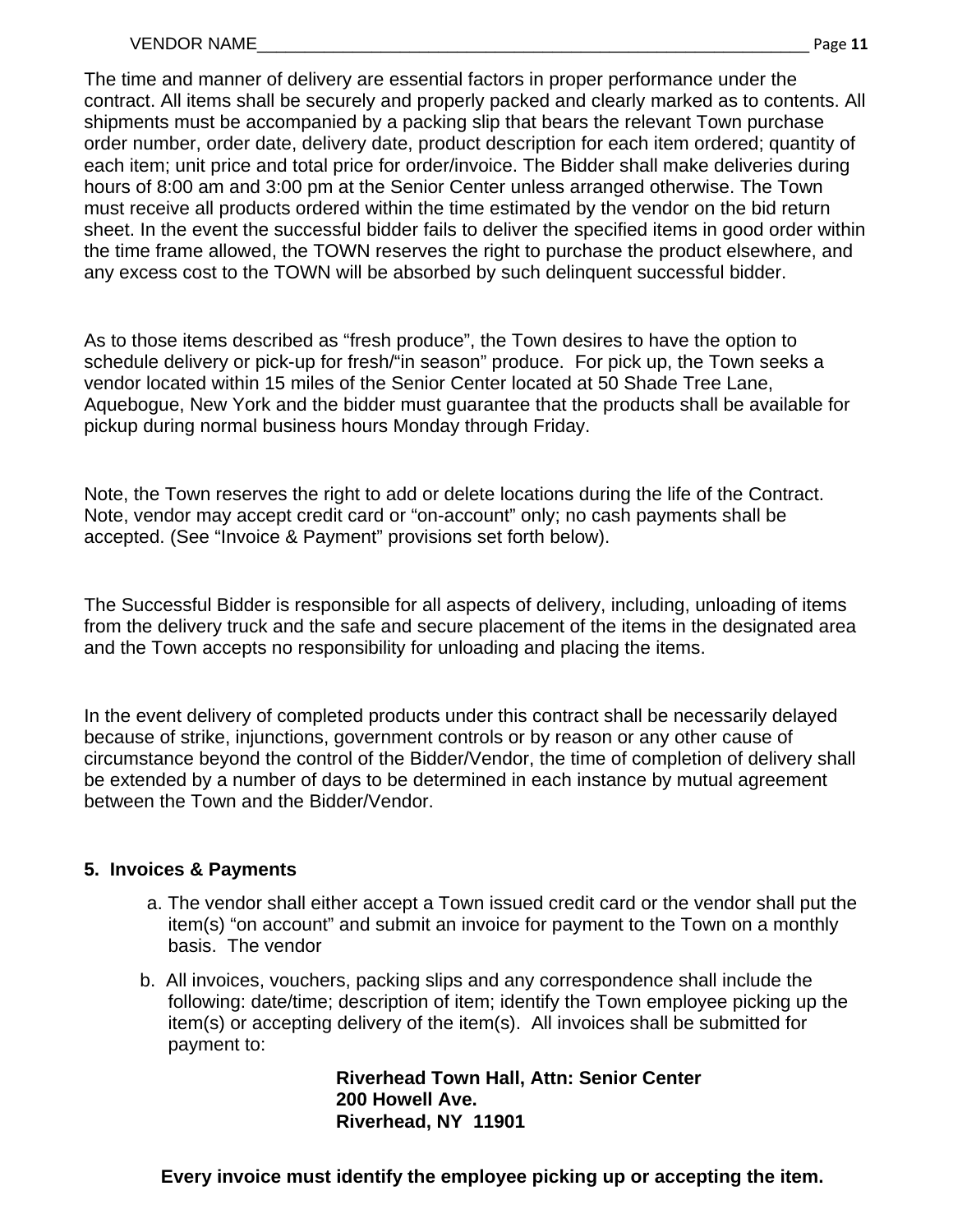## **6. Contract Period**

The contract period for this bid award shall be for one (1) year commencing January 1, 2020, with the option to extend the contract for one (1) additional twelve-month period, upon the mutual agreement of both parties.

#### **7. Municipal Indemnification**

The successful bidder must agree to save, keep, bear harmless and fully indemnify the Town and any of its officers, agents, or representatives from all damages, costs or expenses in law or equity that may at any time arise or be set up for an infringement of the patent rights of any person or persons in consequence of the use by the Town or by any of its officers, agents or representatives of articles supplied under the contract arising from bids submitted and of which the successful bidder and manufacturer are not lawfully entitled to sell, provided the Town gives the successful bidder and manufacturer prompt notice in writing of any suit and all information necessary to defend same.

#### **8. Confidential and Proprietary Information**

- a. All information contained in the Bid is subject to production under the New York Freedom of Information Act. Each Bidder shall be responsible for identifying all information in its Bid that it considers confidential and proprietary and not subject to release to the general public for any reason by including with its Bid a separate list entitled "Confidential and Proprietary Information". The list shall identify all such information and shall include the location of such information in the Bid, including page numbers, as well as an explanation as to why each piece of information is considered to be confidential and proprietary. All information not included on the list, even if marked as confidential or "proprietary, shall be considered public information and is subject to release at such time identified in the Town of Riverhead Procurement Policy and as required under the Freedom of Information Act.
- b. Reasons given for considering information within a Bid Response confidential or proprietary shall be legally justifiable, which is within the sole discretion of the County. Indicating that a Bid Response in its entirety is confidential and proprietary is not legally justifiable, is not acceptable, and may be grounds for the Town rejecting the Bid Response on the grounds that the Bid Response is not responsive.
- c. Limitations to Liability: Town of Riverhead assumes no responsibility and no liability for costs incurred by Successful Bidder in responding to this bid, including requests for additional information. The Town assumes no responsibility and shall not be liable in any way for the release to the public of information that is contained in the Bid Response.
- d. Bidder agrees to promptly provide any non-confidential information or materials required by the Town to respond to such requests, to the extent required by law.

#### **9. Independent Contractor**

In the performance of this Agreement, the Bidder, including its employees, agents, and subcontractors shall act solely as an independent contractor, and nothing contained in or implied by this Agreement shall be construed at any time to create any other relationship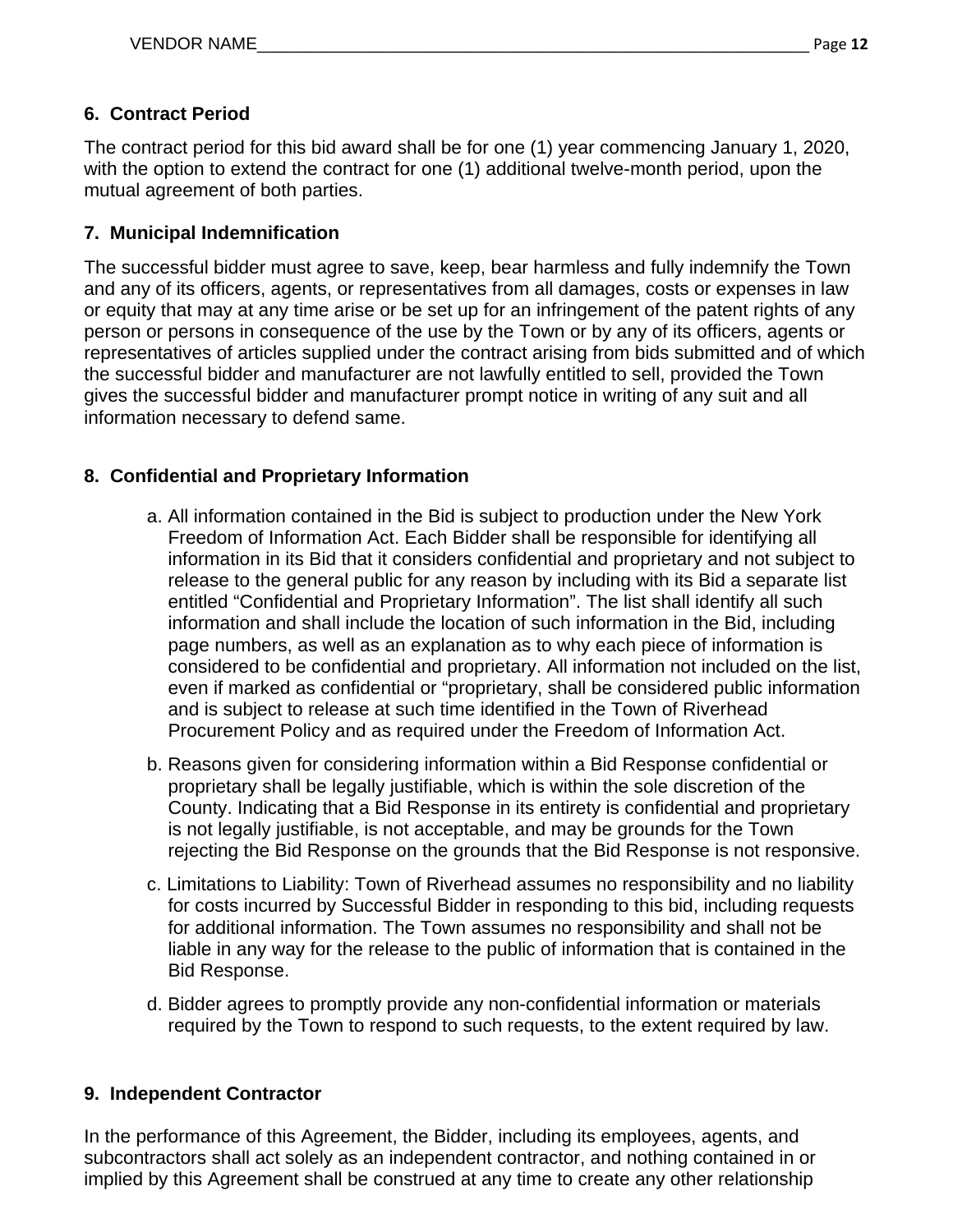between the Town and the Bidder, including employer and employee, partnership, principal and agent, or joint venture.

## **10. Assignment**

The Contract resulting from this bid and the compensation, which may become due thereunder are not assignable except with prior written approval of the Town.

## **11. Interpretation**

The Contract resulting from this Solicitation shall be construed under the laws of the State of New York.

## **12. Indemnification**

If a Contract is awarded, the Successful Bidder shall be required to indemnify, defend, and hold the County, its employees, and agents harmless from and against any and all claims, loss, liability, cost, and expenses, including attorney fees, howsoever arising or incurred, alleging personal injury, bodily injury, including death, or property damage arising out of or attributable to the Successful Bidder's performance of the Contract awarded.

## **13. Termination Process**

- a. Termination for Convenience: Notwithstanding anything contained herein, the Town may terminate this Agreement anytime, in whole or in part, without showing cause by providing thirty (30) days written notice to the Successful Bidder. The Town shall pay all reasonable costs incurred by the Successful Bidder up to the date of termination. The Successful Bidder shall not be reimbursed for any anticipatory profits, which have not been earned to the date of termination.
- b. The Successful Bidder shall be provided 30 days' notice of any termination not for cause and shall only perform such work during the 30-day notice period that is authorized in writing by the County's Purchasing Agent.
- c. This Agreement may be terminated by the Town upon at least seven (7) days' notice to the Successful Bidder in the event that: (1) the Work is permanently abandoned by the Town; (2) continued Work is deemed by the Town, in its sole discretion, not to be in the best interests of the Town; or (3) monies are no longer available or are not appropriated to fund the Work being performed or to be performed under this Agreement.
- d. Termination for Cause: Notwithstanding anything contained herein, if the Successful Bidder fails to fulfill its obligation under this Agreement properly and on time or otherwise violates any provision of this Agreement, the Town may terminate this Agreement by written notice to the Successful Bidder. The notice shall specify the acts or omissions relied upon as cause for termination. All finished or unfinished goods or services provided by the Successful Bidder shall, at the Town's option, become the Town's property. The Town shall pay the successful Bidder fair and equitable compensation for satisfactory performance prior to receipt of notice of termination less the amount of damages caused by the Successful Bidder's breach. If the damages are more than the compensation payable to the Successful Bidder, the Successful Bidder shall remain liable after termination, and The Town may take all steps necessary to collect damages.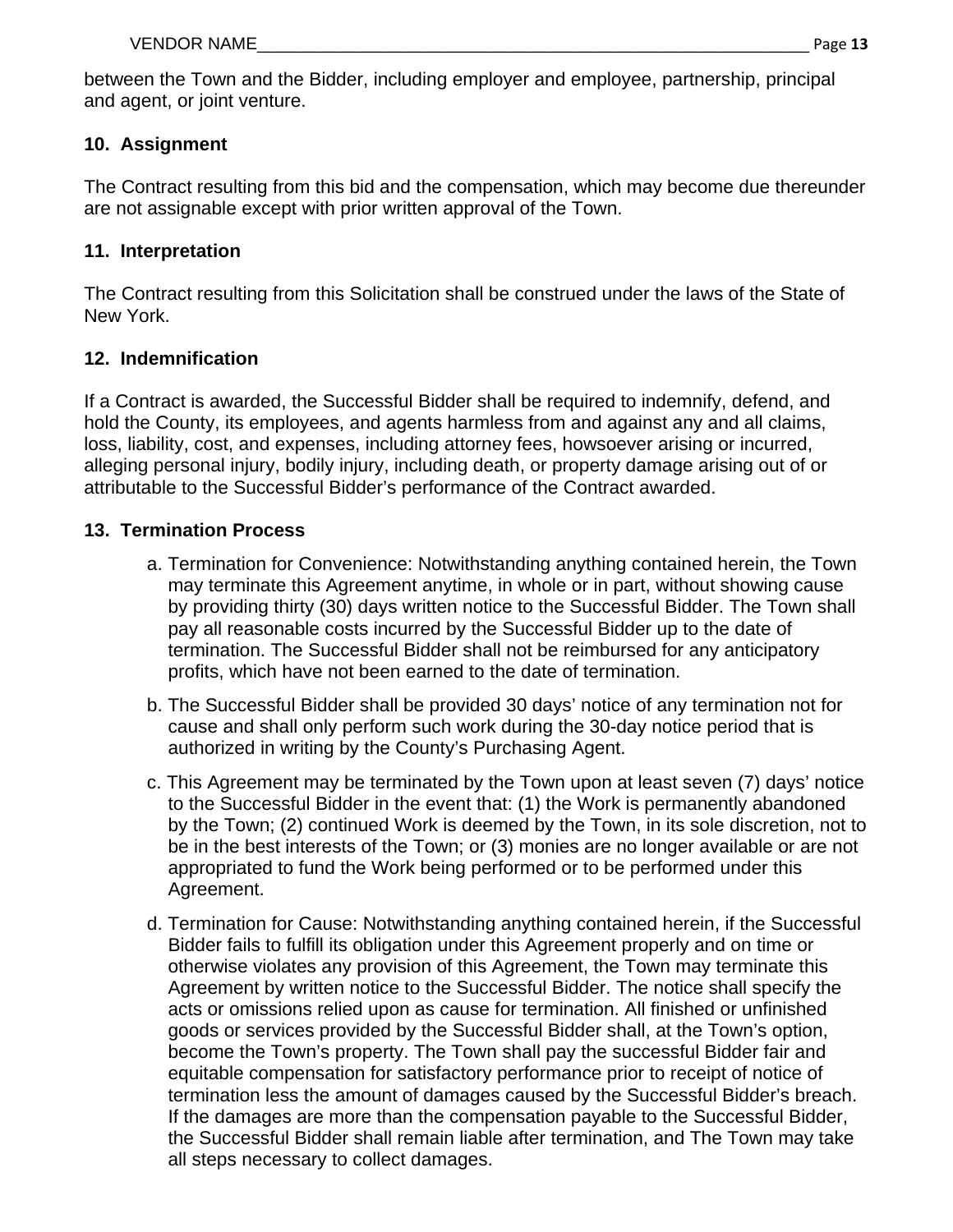## **IRAN DIVESTMENT ACT CERTIFICATION**

As a result of the Iran Divestment Act of 2012 (Act), Chapter 1 of the 2012 Laws of New York, a new provision has been added to the State Finance Law (SFL), § 165-a, effective April 12, 2012. Under the Act, the Commissioner of the Office of General Services (OGS) will be developing a list (prohibited entities list) of "persons" who are engaged in "investment activities in Iran" (both are defined terms in the law). Pursuant to SFL § 165-a(3)(b), the initial list is expected to be issued no later than 120 days after the Act's effective date, at which time it will be posted on the OGS website.

By submitting a bid in response to this solicitation or by assuming the responsibility of a Contract awarded hereunder, Bidder/Contractor (or any assignee) certifies that once the prohibited entities list is posted on the OGS website, it will not utilize on such Contract any subcontractor that is identified on the prohibited entities list.

Additionally, Bidder/Contractor is advised that once the list is posted on the OGS website, any Contractor seeking to renew or extend a Contract or assume the responsibility of a Contract awarded in response to the solicitation, must certify at the time the Contract is renewed, extended or assigned that it is not included on the prohibited entities list.

During the term of the Contract, should the TOWN OF RIVERHEAD receive information that a person is in violation of the above-referenced certification, the TOWN OF RIVERHEAD will offer the person an opportunity to respond. If the person fails to demonstrate that it has ceased its engagement in the investment which is in violation of the Act within 90 days after the determination of such violation, then the TOWN OF RIVERHEAD shall take such action as may be appropriate including, but not limited to, imposing sanctions, seeking compliance, recovering damages, or declaring the Contractor in default.

The TOWN OF RIVERHEAD reserves the right to reject any bid or request for assignment for an entity that appears on the prohibited entities list prior to the award of a contract, and to pursue a responsibility review with respect to any entity that is awarded a contract and appears on the prohibited entities list after contract award.

| Signature:         |  |
|--------------------|--|
| <b>Print Name:</b> |  |
| Title:             |  |
| Company Name:      |  |
| Date:              |  |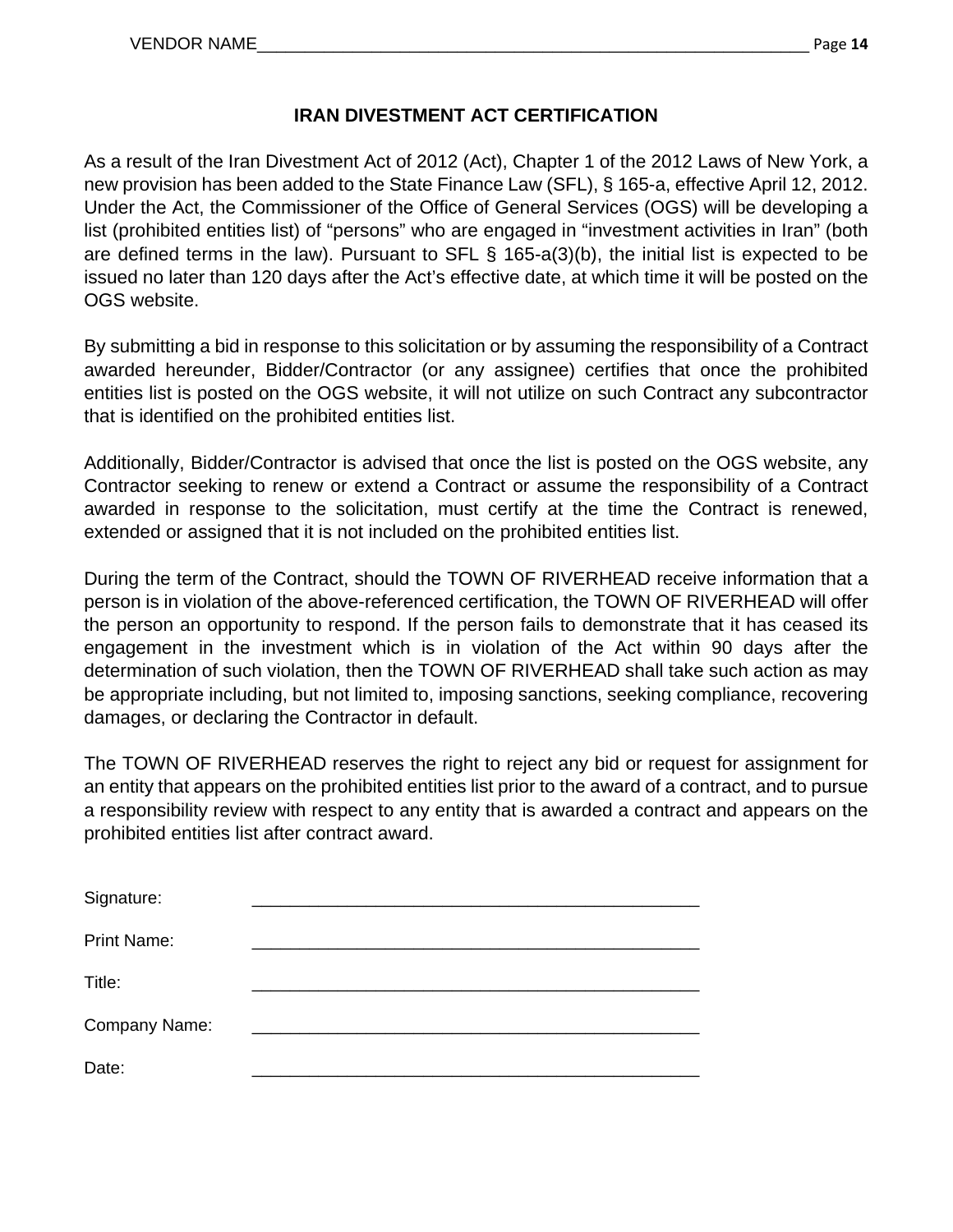#### **SEXUAL HARASSMENT**

"By submission of this bid, each bidder and each person signing on behalf of any bidder certifies, and in the case of a joint bid each party thereto certifies as to its own organization, under penalty of perjury, that the bidder has and has implemented a written policy addressing sexual harassment prevention in the workplace and provides annual sexual harassment prevention training to all of its employees. Such policy shall, at a minimum, meet the requirements of Section 201-G of the Labor Law."

 $\overline{\phantom{a}}$  , which is a set of the contract of the contract of the contract of the contract of the contract of the contract of the contract of the contract of the contract of the contract of the contract of the contract

AUTHORIZED SIGNATURE

\_\_\_\_\_\_\_\_\_\_\_\_\_\_\_\_\_\_\_\_\_\_\_\_\_\_\_\_\_\_\_\_\_\_

PRINT NAME/TITLE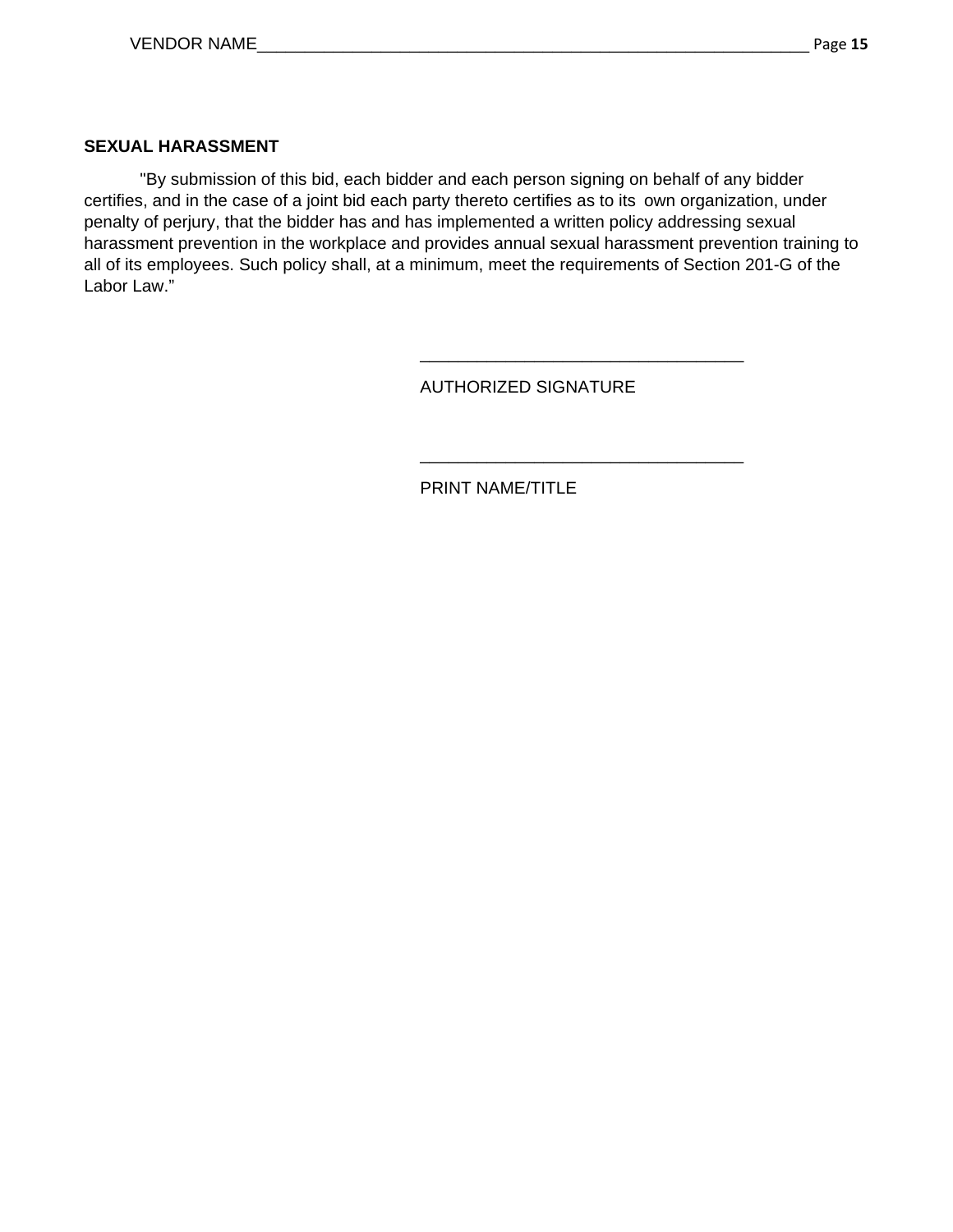Please complete and affix to your sealed bid envelope.

| <b>BIDDER:</b>  |                                           |
|-----------------|-------------------------------------------|
| <b>ADDRESS:</b> |                                           |
|                 | <b>BID NAME: FOOD AND MEAT PRODUCTS</b>   |
|                 | <b>BID OPENING DATE: DECEMBER 6, 2019</b> |
|                 | <b>TIME: 11:00AM</b>                      |

**BIDS MUST BE DELIVERED TO:** 

**TOWN OF RIVERHEAD** 

**TOWN CLERKS OFFICE** 

**200 HOWELL AVENUE RIVERHEAD, NY 11901**

**PRIOR TO 11AM ON DECEMBER 6, 2019**

**LATE BIDS WILL NOT BE ACCEPTED FOR ANY REASON**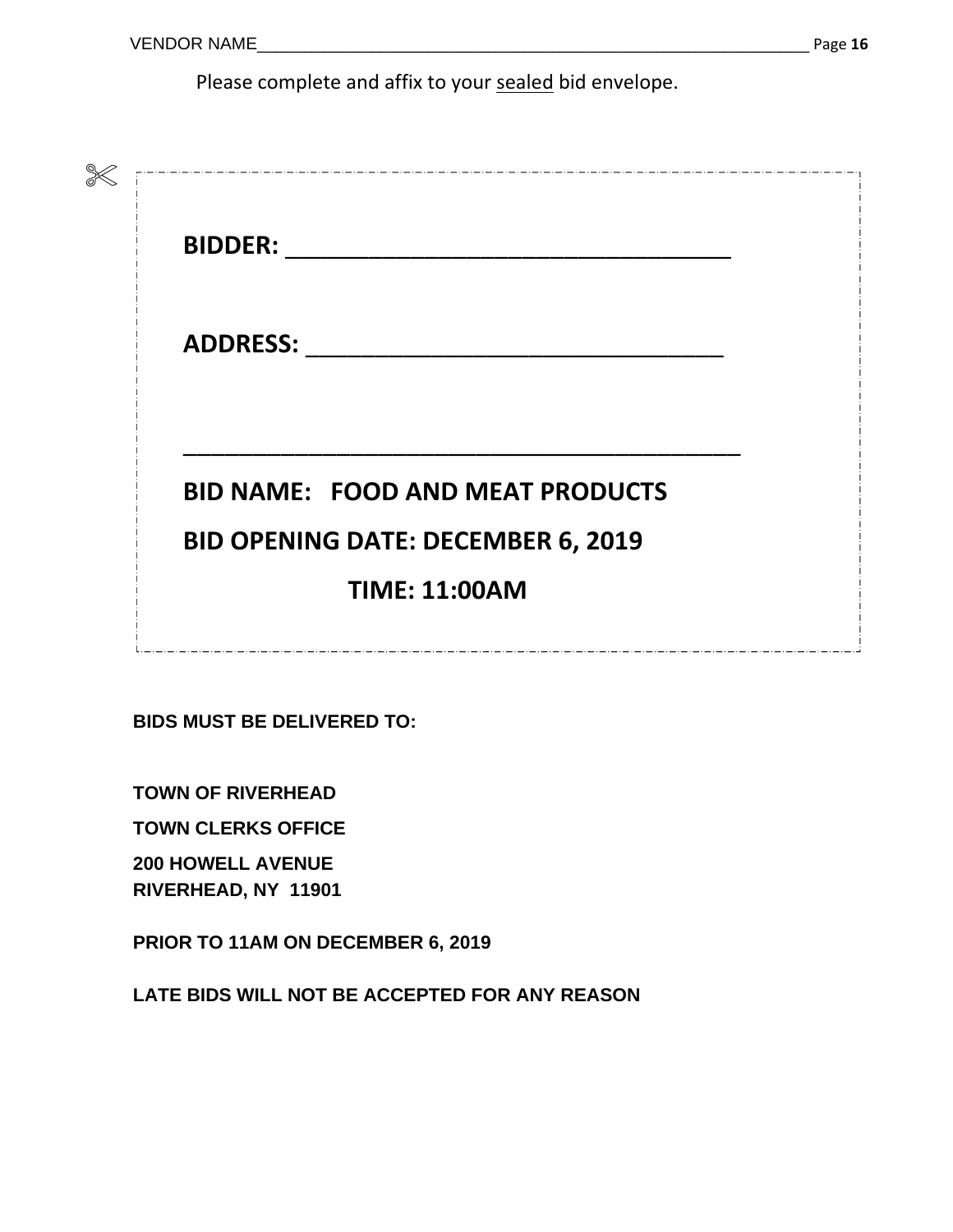## MUST BE COMPLETED. SIGNED. NOTARIZED AND RETURNED WITH BID

UNDER PENALTIES OF PERJURY:

(bidder), being duly sworn, deposes and says:

- A) This bid or proposal has been independently arrived at without collusion with any other bidder or with any competitor or potential competitor;
- B) This bid or proposal has not knowingly been disclosed, prior to the opening of bids or proposals for this project, to any other bidder, competitor, or potential competitor;
- C) No attempt has been made or will be made to induce any other person, partnership, or corporation to submit or not to submit a bid or proposal;
- D) The person signing this bid or proposal certifies that he has been fully informed regarding the accuracy of the statements contained in this certification, and under penalties of perjury, affirms the truth thereof, such penalties being applicable to the bidder as the person signing on its behalf; and
- E) That the attached hereto (if a corporate bidder) is a certified copy of a resolution authorizing the execution of this certificate by the signatory of this bid or proposal on behalf of the corporate bidder.

Corporation: \_

(PRINT CORPORATION NAME)

\_\_\_\_\_\_\_\_\_\_\_\_\_\_\_\_\_\_\_\_\_\_\_\_\_\_\_\_\_\_\_\_\_\_\_\_\_\_\_\_\_\_\_\_\_\_\_\_\_\_\_\_\_\_\_\_\_\_\_\_\_\_\_

By: \_\_\_\_\_\_\_\_\_\_\_\_\_

 $\overline{a}$ 

(SIGNATURE) :

## (PRINT NAME/TITLE)

Address: **with a set of the set of the set of the set of the set of the set of the set of the set of the set of the set of the set of the set of the set of the set of the set of the set of the set of the set of the set of** 

Sworn to before me this

day of , 2019

Notary Public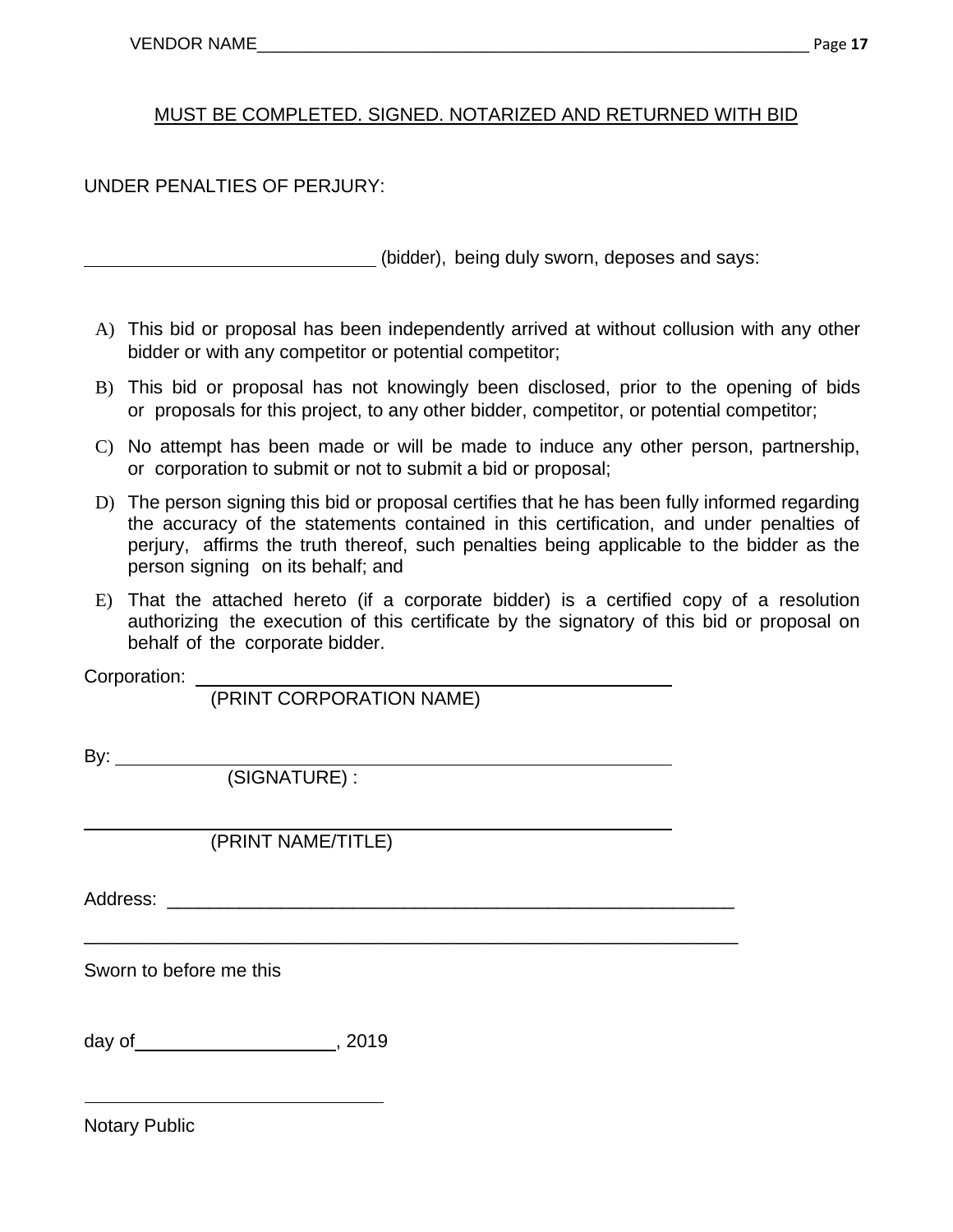|                         | <b>TONN OF RIVERHEAD</b><br>BID FOR FOOD AND MEAT 2019-2020 |                  | <b>VENDOR NAME</b> |                           |                                      |
|-------------------------|-------------------------------------------------------------|------------------|--------------------|---------------------------|--------------------------------------|
| ITEM#                   | DESCRIPTION                                                 | DINIT            | PRICE              | <b>BRAND/PRODUCT CODE</b> | UNIT, IF DIFFERENT<br>THAN SPECIFIED |
|                         | <b>GROCERY</b>                                              |                  |                    |                           |                                      |
|                         | ALMONDS, SLICED                                             | #ε               |                    |                           |                                      |
| $\overline{\mathsf{c}}$ | <b>APPLE CIDER</b>                                          | 8/64 oz          |                    |                           |                                      |
| $\omega$                | APPLES, SLICED, CANNED                                      | 01/9             |                    |                           |                                      |
| 4                       | APPLESAUCE, NO SUGAR ADDED                                  | 6/10             |                    |                           |                                      |
| C                       | BAY LEAF                                                    | 16 OZ.           |                    |                           |                                      |
| $\sigma$                | BBQ SAUCE, KEN'S OR SWEET BABY RAY'S                        | 4/1 GAL          |                    |                           |                                      |
| ┙                       | BEANS, GARBANZO (CHICK PEAS)                                | 01/9             |                    |                           |                                      |
| $\infty$                | BEANS, THREE BEAN SALAD                                     | 6/10             |                    |                           |                                      |
| 6                       | BEEF BASE, GOLD LABEI                                       | f(1#             |                    |                           |                                      |
| $\overline{0}$          | BEETS, SWEET PICKLED, SLICED                                | 6/10             |                    |                           |                                      |
| $\overline{1}$          | BLACK BEANS, CANNED                                         | 6/10             |                    |                           |                                      |
| $\overline{5}$          | BLACK-EYED PEAS, CANNED                                     | 6/10             |                    |                           |                                      |
| 53                      | BREADCRUMBS, PLAIN                                          | f(5/4)           |                    |                           |                                      |
| 14                      | CABBAGE, SHREDDED (cole slaw mix)                           | #S/b             |                    |                           |                                      |
| 55                      | CEREAL, CREAM OF WHEAT                                      | <b>12/28 OZ</b>  |                    |                           |                                      |
| 56                      | CHICKEN BASE, GOLD LABEL                                    | #I/9             |                    |                           |                                      |
| 17                      | CHICKEN BROTH                                               | <b>12/46 OZ</b>  |                    |                           |                                      |
| $\overline{8}$          | CHIPS, COOL RANCH, IND                                      | 64/1.75 02       |                    |                           |                                      |
| 59                      | CHIPS, NACHO CHEESE., IND                                   | 64/1.75 OZ       |                    |                           |                                      |
| <b>D</b>                | CHOPPED GARLIC IN OIL                                       | 12/2#            |                    |                           |                                      |
| $\overline{L}$          | CINNAMON                                                    | 16 OZ.           |                    |                           |                                      |
| 22                      | CLAM BASE, GOLD LABEL                                       | 41/9             |                    |                           |                                      |
| 23                      | <b>COFFEE</b> ,<br>GROUND, DECAF, MAXWELL HOUSE             | 29.3 OZ          |                    |                           |                                      |
| 24                      | <b>HOUSE</b><br>COFFEE,<br>GROUND, REGULAR, MAXWELL         | 30.5 OZ          |                    |                           |                                      |
| 25                      | COOKIE,<br>OREO, 4-PACK                                     | 120/1.6 OZ       |                    |                           |                                      |
| 56                      | COOKIES,<br>CHOCOLATE CHIP                                  | 10#              |                    |                           |                                      |
| $\overline{2}$          | COOKIES,<br>LORNA DOONES<br>4-PACK                          | 120/1021         |                    |                           |                                      |
| $28\,$                  | COOKIES, OATMEAL                                            | 10#              |                    |                           |                                      |
| 29                      | CORN STARCH                                                 | $\frac{417}{24}$ |                    |                           |                                      |
| 90                      | <b>CORN, VHOLE KERNEL</b>                                   | 6/10             |                    |                           |                                      |
| $\frac{1}{2}$           | CRACKERS, OYSTERETTE TYPE                                   | 150 CT           |                    |                           |                                      |
| 32                      | <b>CRANBERRIES, DRIED (OCEAN SPRAY)</b>                     | #OT              |                    |                           |                                      |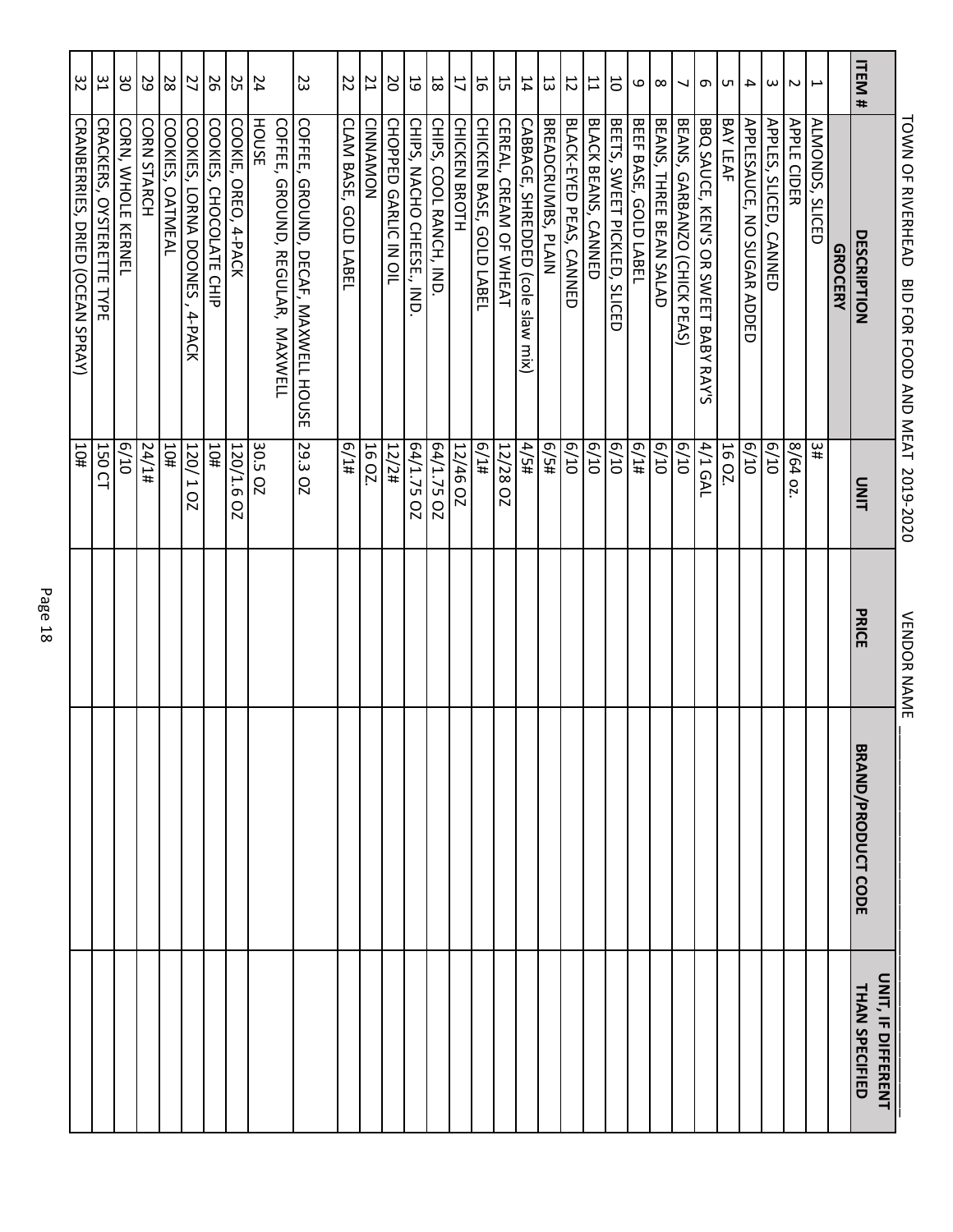|                             | TOWN OF RIVERHEAD<br>BID FOR FOOD AND MEAT 2019-2020    |                     | <b>VENDOR NAME</b> |                           |                                      |
|-----------------------------|---------------------------------------------------------|---------------------|--------------------|---------------------------|--------------------------------------|
| ITEM#                       | DESCRIPTION                                             | DINIT               | PRICE              | <b>BRAND/PRODUCT CODE</b> | UNIT, IF DIFFERENT<br>THAN SPECIFIED |
| ဥ                           | CRANBERRY SAUCE, OCEAN SPRAY (JELLIED)                  | 6/10                |                    |                           |                                      |
| 34                          | CROUTONS                                                | 5/2.25#             |                    |                           |                                      |
| 33                          | DRESSING, BALSAMIC VINEGARETTE, KEN'S                   | 4/1 GAL             |                    |                           |                                      |
| မ္တ                         | DRESSING, CHAMPAGNE VINEGARETTE, KEN'S 4/1 GAL          |                     |                    |                           |                                      |
| $\overline{37}$             | DRESSING, ITALIAN, KEN'S ZESTY                          | 4/1 GAL             |                    |                           |                                      |
| $38\,$                      | DRESSING, ITALIAN, KRAFT ZESTY                          | 4/1 GAL             |                    |                           |                                      |
| 39                          | <b>DRESSING, RANCH, KEN'S</b>                           | 4/1 GAL             |                    |                           |                                      |
| $\overline{d}$              | FISH, TUNA, WHITE                                       | 20 99/9             |                    |                           |                                      |
| 41                          | FLOUR, ALL PURPOSE                                      | 2/25#               |                    |                           |                                      |
| $43\,$<br>$42\,$            | FRUIT SALAD, MEDLEY IN JUICE<br>FRUIT COCKTAIL IN JUICE | 401/9<br>H0179      |                    |                           |                                      |
| 44                          | FRUIT SALAD, TROPICAL IN JUICE                          | 6/10#               |                    |                           |                                      |
| $45$                        | <b>GARLIC, GRANULATED</b>                               | #Z                  |                    |                           |                                      |
| $46\,$                      | GLAZE, BALSAMIC                                         | 4/12.9<br><b>OZ</b> |                    |                           |                                      |
| 47                          | <b>GRAHAM CRACKER CRUMBS</b>                            | 5/5#                |                    |                           |                                      |
| $48\,$                      | GRAVY MASTER                                            | 320Z                |                    |                           |                                      |
| 6 <sub>0</sub>              | JELL-O, RED                                             | <b>12/24 OZ</b>     |                    |                           |                                      |
| 9S                          | JUICE, APPLE, MOTTS                                     | 8/64 0Z             |                    |                           |                                      |
| 51                          | <b>JUICE, CRANBERRY, OCEAN SPRAY</b>                    | 8/64 0Z             |                    |                           |                                      |
| 52                          | JUICE,<br><b>ORANGE, HOMEMAKER</b>                      | ZO65/8              |                    |                           |                                      |
| 53                          | JUICE,<br>PINEAPPLE                                     | 12/46 02            |                    |                           |                                      |
| 54                          | <b>KETCHUP, HEINZ</b>                                   | 01/9                |                    |                           |                                      |
| S.                          | KETCHUP, IND.<br><b>HEINZ</b>                           | 1000 CT             |                    |                           |                                      |
| 56                          | KIDNEY BEANS                                            | 6/10                |                    |                           |                                      |
| 57                          | KIDNEY BEANS                                            | #0T/9               |                    |                           |                                      |
| 58                          | LEMON JUICE, PC                                         | 200 CT              |                    |                           |                                      |
| 59                          | MAYONNAISE, HELLMANN'S                                  | 4/1 GAL             |                    |                           |                                      |
| $\mathsf{S}$                | MAYONNAISE, HELLMANS,<br>უ<br>ი                         | 210 CT              |                    |                           |                                      |
| СJ                          | MAYONNAISE, IMPERIAL                                    | 4/1 GAL             |                    |                           |                                      |
| $\mathcal{L}^{\mathcal{G}}$ | MUSHROOMS, CANNED                                       | 6/10                |                    |                           |                                      |
| ස                           | MUSTARD, GULDEN'S                                       | 1 GAL               |                    |                           |                                      |
| $64$                        | MUSTARD, GULDEN'S, PC                                   | 500 CT              |                    |                           |                                      |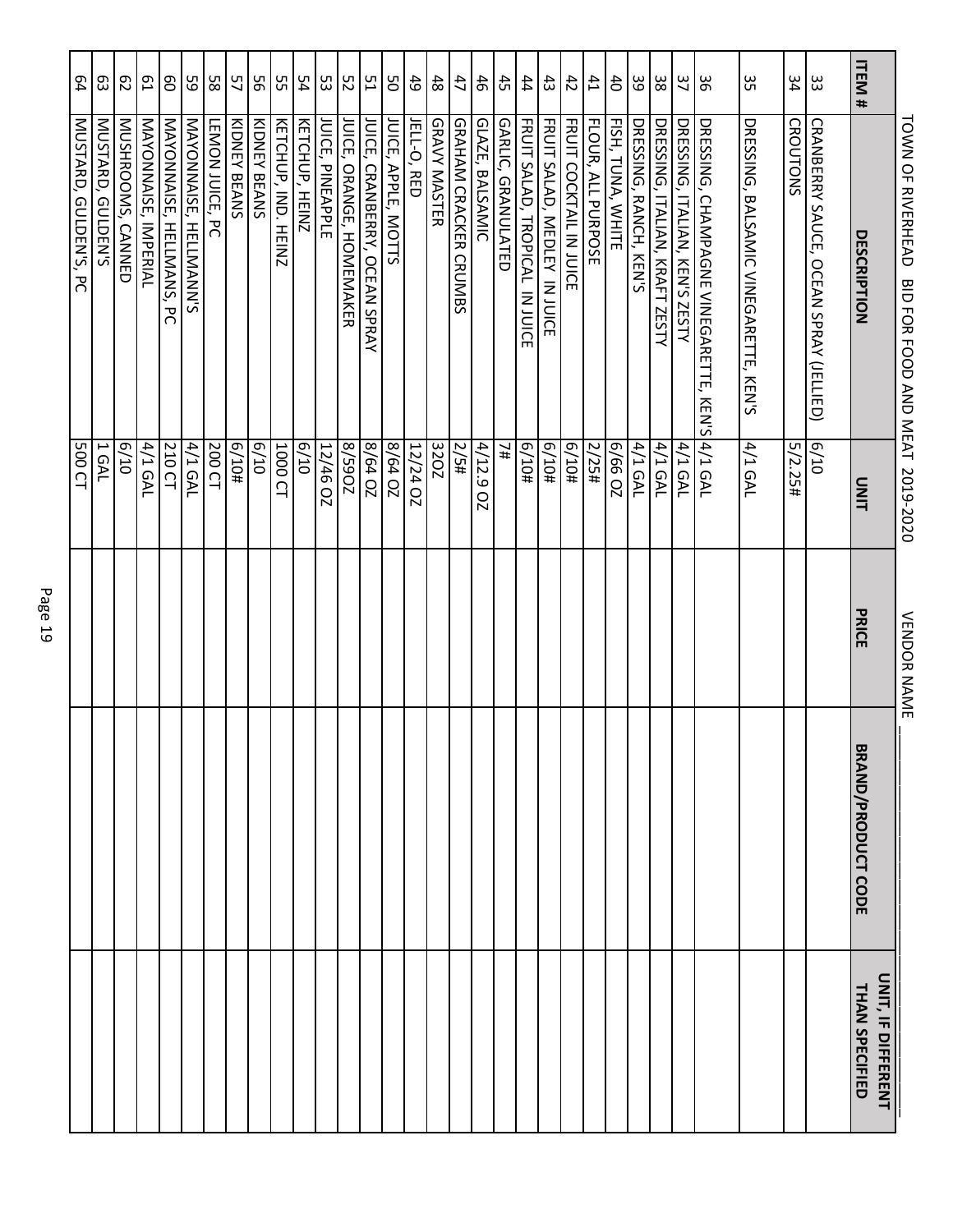|                   | <b>LOWN OF RIVERHEAD</b><br>BID FOR FOOD AND MEAT 2019-2020 |                 | VENDOR NAME |                           |                                             |
|-------------------|-------------------------------------------------------------|-----------------|-------------|---------------------------|---------------------------------------------|
| ITEM <sup>#</sup> | DESCRIPTION                                                 | UNIT            | PRICE       | <b>BRAND/PRODUCT CODE</b> | <b>ONIT, IF DIFFERENT</b><br>THAN SPECIFIED |
| ვე                | OATMEAL, QUAKER OATS, OLD FASHIONED                         | <b>12/48 OZ</b> |             |                           |                                             |
| 99                | ONION, GRANULATED                                           | #Z              |             |                           |                                             |
| 57                | ORANGES, MANDARIN, WHOLE SEGMENT                            | 16/10#          |             |                           |                                             |
| 89                | <b>OREGANO</b>                                              | 16 OZ           |             |                           |                                             |
| 69                | <b>PAM SPRAY</b>                                            | <b>6/17 OZ</b>  |             |                           |                                             |
| S                 | PAPRIKA                                                     | 16 OZ           |             |                           |                                             |
| 71                | PARSLEY, FLAKES                                             | <b>208</b>      |             |                           |                                             |
| $\overline{z}$    | PASTA, EGG NOODLES, WIDE                                    | #OT             |             |                           |                                             |
| 53                | PASTA, ELBOW MACARONI                                       | #0Z             |             |                           |                                             |
| 74                | PASTA, PENNE                                                | #0Z             |             |                           |                                             |
| 25                | PASTA, SPAGHETTI                                            | 50#             |             |                           |                                             |
| 97                | PASTA, TRI-COLOR, SPIRAL                                    | #OT             |             |                           |                                             |
| 77                | PASTA, ZITI                                                 | 50#             |             |                           |                                             |
| $\approx$         | PEACHES, SLICED, NATURAL, IN JUICE                          | 6/10            |             |                           |                                             |
| $\mathcal{S}$     | PEAR HALVES, NATURAL, IN JUICE                              | 6/10            |             |                           |                                             |
| 80                | PEARS, DICED, NATURAL, IN JUICE                             | 01/9            |             |                           |                                             |
| $\sqrt{8}$        | PEPPER STRIPS,<br>MIXED & GREEN                             | 6/10            |             |                           |                                             |
| 82                | PEPPER, BLACK                                               | 16 OZ           |             |                           |                                             |
| $\rm g3$          | PEPPERS, RED, FIREROASTED                                   | 01/9            |             |                           |                                             |
| $^{54}$           | PINEAPPLE<br>CHUNKS, IN JUICE                               | 01/9            |             |                           |                                             |
| S <sub>2</sub>    | PINEAPPLE SLICED,<br>IN JUICE                               | 6/10            |             |                           |                                             |
| 98                | PORK & BEANS,<br>(BAKED) BUSH'S                             | 6/10            |             |                           |                                             |
| 87                | POTATO<br><b>CHIPS</b>                                      | I/b0I<br>QZ     |             |                           |                                             |
| 88                | POTATOES, SWEET,<br><b>CANNED</b>                           | 6/10            |             |                           |                                             |
| 68                | PRETZEL, VENDING                                            | 88 CT           |             |                           |                                             |
| 80                | <b>PUDDING</b><br><b>CHOCOLATE</b>                          | 6/10            |             |                           |                                             |
| 91                | PUDDING,<br><b>LEMON</b>                                    | 6/10            |             |                           |                                             |
| $\frac{8}{5}$     | RED CABBAGE, SWEET & SOUR, LOHMANN                          | 6/10            |             |                           |                                             |
| 93                | <b>RELISH</b>                                               | 4/1 GAL         |             |                           |                                             |
| 94                | <b>RICE PILAF,</b><br>UNCLE BEN'S                           | 6/36 OZ         |             |                           |                                             |
| 95                | RICE,<br>WHITE,<br>PARBOILED, UNCLE BEN'S                   | 25#             |             |                           |                                             |
| 96                | RICE, WILD, LONG GRAIN, UNCLE BEN'S                         | 6/36#           |             |                           |                                             |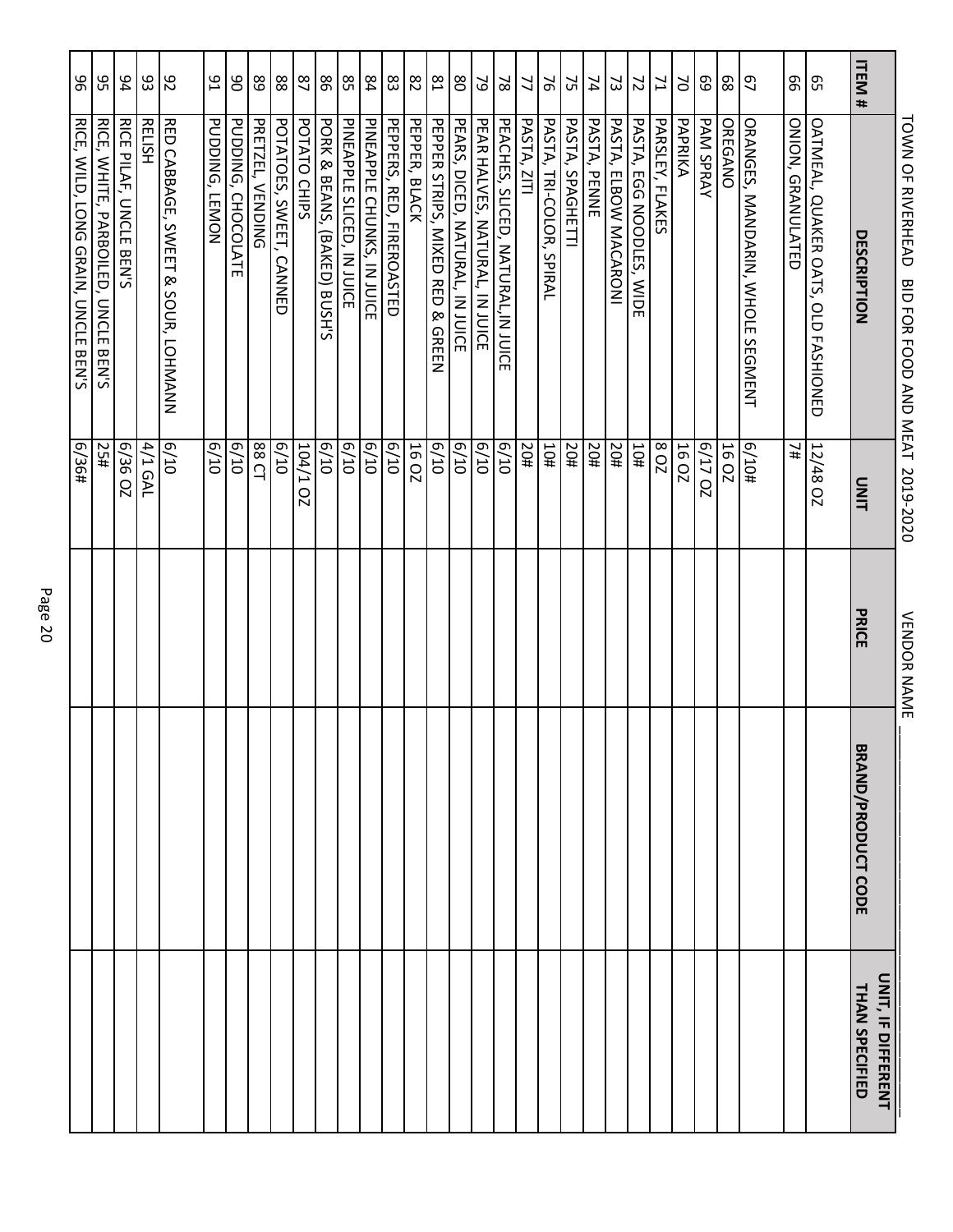|                | TOWN OF RIVERHEAD<br>BID FOR FOOD AND MEAT 2019-2020 |                                 | VENDOR NAME |                           |                                      |
|----------------|------------------------------------------------------|---------------------------------|-------------|---------------------------|--------------------------------------|
| ITEM#          | DESCRIPTION                                          | <b>UNIT</b>                     | PRICE       | <b>SRAND/PRODUCT CODE</b> | UNIT, IF DIFFERENT<br>THAN SPECIFIED |
| $\overline{6}$ | <b>SALAD OIL 90/10</b>                               | 6/1 GAL                         |             |                           |                                      |
| 86             | <b>SALT</b>                                          | 24/26 OZ                        |             |                           |                                      |
| 99             | SAUCE, DUCK                                          | 4/1 GAL                         |             |                           |                                      |
| 100            | SAUCE, SPAGHETTI, ANGELA MIA                         | 6/10                            |             |                           |                                      |
| IOI            | SAUCE, SWEET & SOUR, KRAFI                           | <b>6/64 OZ</b>                  |             |                           |                                      |
| <b>102</b>     | SAUCE, SWEET & SOUR, MINOR'S                         | 6/64 0Z                         |             |                           |                                      |
| 103            | SAUCE, WORCESTERSHIRE                                | 4/1 GAL                         |             |                           |                                      |
| 104            | SAULERKRANT, OLD LASHOINED BARREL, B&G               | 1 GAL                           |             |                           |                                      |
| <b>105</b>     | NUMBE LOW SODIUM                                     | 6/64 0Z                         |             |                           |                                      |
| 106            | SPLENDA                                              | 2000 CT                         |             |                           |                                      |
| 101            | STRINGBEANS REG. CUT,<br><b>CANNED</b>               | 6/10                            |             |                           |                                      |
| 108            | STUFFING, CHICKEN FLAVOR, UNCLE BEN'S                | 6/28 OZ                         |             |                           |                                      |
| <b>109</b>     | SUGAR, BROWN, LIGHT OR DARK                          | 14/1#                           |             |                           |                                      |
| 011            | SUGAR, WHITE,<br><b>GRANULATED</b>                   | #0S                             |             |                           |                                      |
| I11            | TEA BAGS,<br><b>BLACK, LIPTON</b>                    | 10/100<br>$\Omega$              |             |                           |                                      |
| <b>112</b>     | TEA BAGS,<br>GREEN, LIPTON                           | $-001/5$<br>$\overline{\Omega}$ |             |                           |                                      |
| 113            | <b>THYMLE</b>                                        | 16 OZ                           |             |                           |                                      |
| 114            | TOMAOTES, WHOLE,<br><b>CANNED</b>                    | 6/10                            |             |                           |                                      |
| 115            | <b>VEGETABLE</b><br>$\supseteq$                      | 4/1 GAL                         |             |                           |                                      |
| 116            | VINEGAR, CIDER                                       | 4/1 GAL                         |             |                           |                                      |
| <b>117</b>     | VINEGAR, WHITE                                       | 4/1 GAL                         |             |                           |                                      |
| 118            | WATER, POLAND SPRING, BOTTLES                        | 24/16.90Z                       |             |                           |                                      |
| <b>119</b>     | ZUCCHINI & TOMATOES,<br><b>CANNED</b>                | 01/9                            |             |                           |                                      |
|                | PRODUCE                                              |                                 |             |                           |                                      |
| 120            | APPLES (MACINTOSH)                                   | 120-140                         |             |                           |                                      |
| <b>121</b>     | BANANAS                                              | #OT                             |             |                           |                                      |
| 122            | <b>CANTELOUPE</b>                                    | 3 CT                            |             |                           |                                      |
| 123            | <b>CARROTS</b>                                       | 405                             |             |                           |                                      |
| 124            | CAULIFLOWER                                          | 12 CL                           |             |                           |                                      |
| <b>125</b>     | <b>CELERY</b>                                        | 24 CT                           |             |                           |                                      |
| 126            | CHERRY TOMATOES                                      | #OT                             |             |                           |                                      |
| 127            | CUCUMBERS                                            | 10#                             |             |                           |                                      |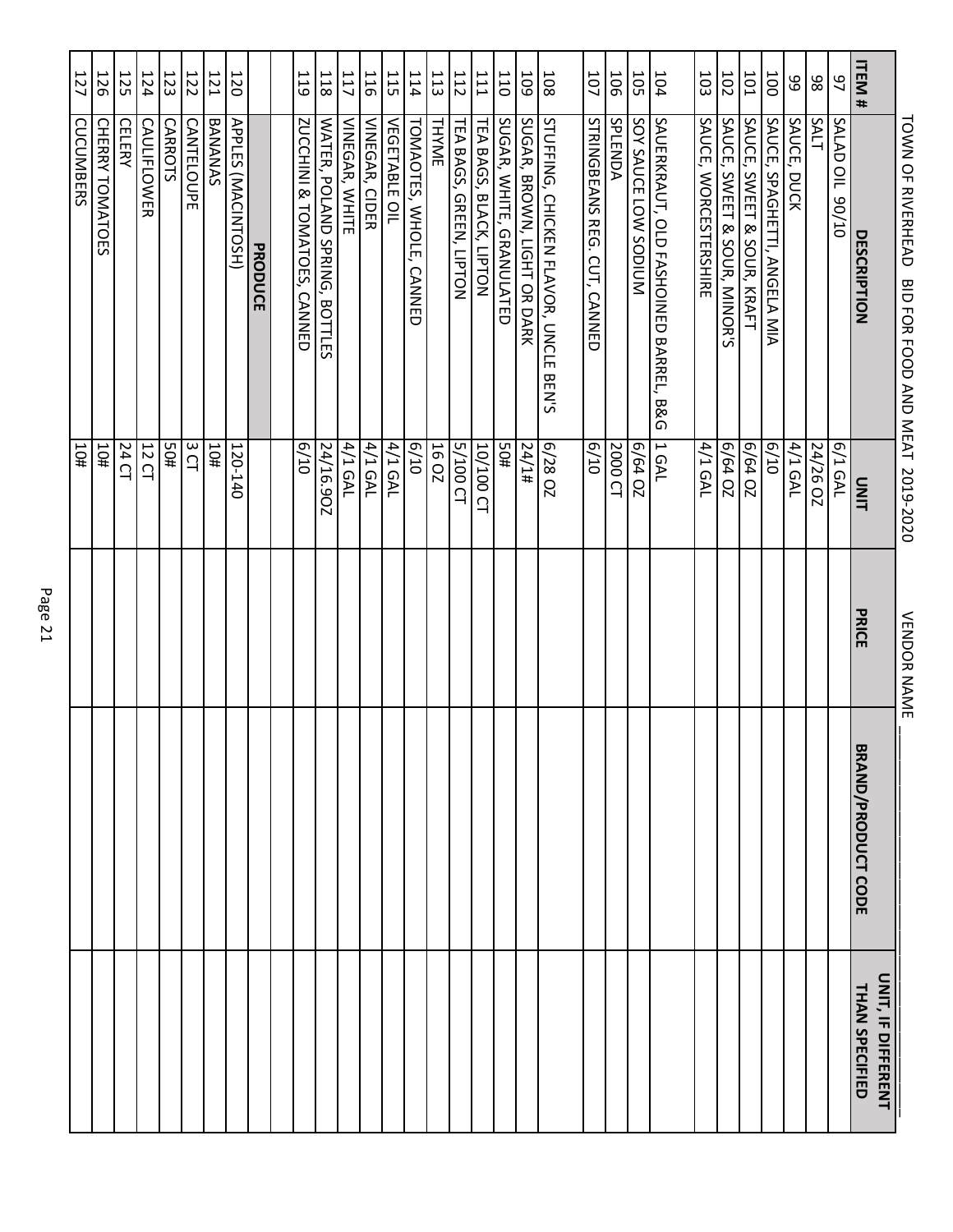|            | TOWN OF RIVERHEAD BID FOR FOOD AND MEAT 2019-2020                            |                           | <b>VENDOR NAME</b> |                           |                                      |
|------------|------------------------------------------------------------------------------|---------------------------|--------------------|---------------------------|--------------------------------------|
| ITEM#      | DESCRIPTION                                                                  | DINIT                     | PRICE              | <b>BRAND/PRODUCT CODE</b> | UNIT, IF DIFFERENT<br>THAN SPECIFIED |
| 128        | FRESH CAULIFLOWER                                                            | EACH                      |                    |                           |                                      |
| 129        | LETTUCE,<br><b>ROMAINE HEARTS</b>                                            | 24 CT                     |                    |                           |                                      |
| 130        | <b>ONIONS, SPANISH</b>                                                       | 50#                       |                    |                           |                                      |
| 131        | <b>ORANGES</b>                                                               | <b>1/113</b><br>$\Omega$  |                    |                           |                                      |
| 132        | PEARS                                                                        | $\frac{120}{120}$         |                    |                           |                                      |
| 133        | <b>PEPPERS, GREEN</b>                                                        | 25#                       |                    |                           |                                      |
| 134        | <b>PEPPERS, RED</b>                                                          | 25#                       |                    |                           |                                      |
| 135        | PLUMS, BLACK                                                                 | 1881                      |                    |                           |                                      |
| 136        | POTATOES, IDAHO                                                              | 90 CT/50#                 |                    |                           |                                      |
| 137        | POTATOES, RED, SIZE A                                                        | #0S                       |                    |                           |                                      |
| 138        | POTATOES, RED, SIZE B                                                        | #0S                       |                    |                           |                                      |
| 139        | POTATOES, SWEET, #1                                                          | #Ot/L                     |                    |                           |                                      |
| 140        | POTATOES, YUKON GOLD                                                         | #0S                       |                    |                           |                                      |
| 141        | <b>WATERMELON</b>                                                            | EACH                      |                    |                           |                                      |
|            |                                                                              |                           |                    |                           |                                      |
|            | BAKERY                                                                       |                           |                    |                           |                                      |
| <b>142</b> | <b>CROISSANTS</b>                                                            | 144/2.202                 |                    |                           |                                      |
| <b>142</b> | <b>HERO ROLLS, 3X7</b>                                                       | 12/6 CT<br>$\overline{z}$ |                    |                           |                                      |
| 144        | MUFFINS, BLUEBERRY                                                           | 12/6 02                   |                    |                           |                                      |
| 145        | MUFFINS, CORN                                                                | 12/6 OZ                   |                    |                           |                                      |
| 146        | <b>ROLLS, DINNER</b>                                                         | 175/1.2<br>QZ             |                    |                           |                                      |
| 147        | ROLLS, HAMBURGER                                                             | 120 CT                    |                    |                           |                                      |
| 148        | ROLLS, HOTDOG                                                                | 144 CT                    |                    |                           |                                      |
|            |                                                                              |                           |                    |                           |                                      |
|            | <b>FROZEN VEGETABLES</b>                                                     |                           |                    |                           |                                      |
| <b>149</b> | ASPARAGUS SPEARS, FROZEN                                                     | 6/2.5#                    |                    |                           |                                      |
| <b>J50</b> | BROCOLLI FLORETS, FROZEN                                                     | $12/2$ #                  |                    |                           |                                      |
| <b>151</b> | BRUSSELS SPROUTS, FROZEN                                                     | 12/2.5#                   |                    |                           |                                      |
| <b>152</b> | <b>CARROTS, BELGIAN CUT, FROZEN</b>                                          | 12/2.5#<br>40#            |                    |                           |                                      |
| 153        | CARROTS,<br>DICED, FROZEN                                                    | 4/2.5#<br>10#             |                    |                           |                                      |
| 154        | <b>CAULIFLOWER, FROZEN,</b><br>$\widehat{\mathcal{L}}$<br>LB.<br><b>PKGS</b> | 12/2#<br>#12              |                    |                           |                                      |
| 155        | COLLARD GREENS, FRONEN                                                       | $+5/24$                   |                    |                           |                                      |
| <b>156</b> | GREEN BEANS, WHOLE,<br><b>FROZEN</b>                                         | 12/2.5#                   |                    |                           |                                      |
| <b>157</b> | KALE,<br><b>FROZEN</b>                                                       | 12/3#                     |                    |                           |                                      |
| 158        | OKRA, CUT, FROZEN                                                            | 12/2#                     |                    |                           |                                      |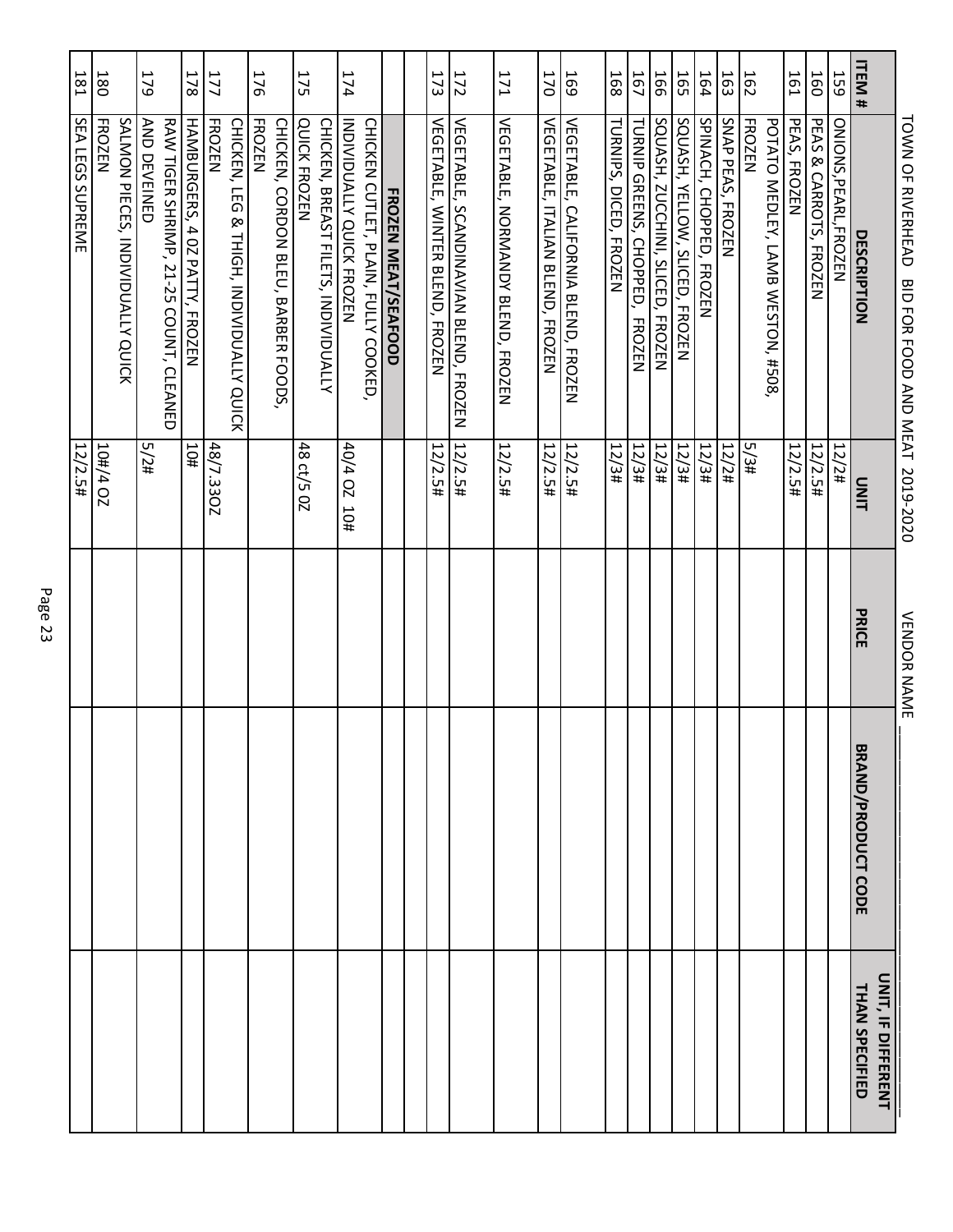|              | TOWN OF RIVERHEAD<br>BID FOR FOOD AND MEAT 2019-2020 |                            | <b>VENDOR NAME</b> |                           |                                      |
|--------------|------------------------------------------------------|----------------------------|--------------------|---------------------------|--------------------------------------|
| <b>ITEM#</b> | DESCRIPTION                                          | UNIT                       | PRICE              | <b>BRAND/PRODUCT CODE</b> | UNIT, IF DIFFERENT<br>THAN SPECIFIED |
|              |                                                      |                            |                    |                           |                                      |
|              | <b>FROZEN DESSERTS</b>                               |                            |                    |                           |                                      |
| <b>182</b>   | <b>CAKE, BROWNIE, SHEET, FROZEN</b>                  | 2 TRAYS                    |                    |                           |                                      |
| 183          | CAKE, CARROT, SHEET, FROZEN                          | 4/96 0Z                    |                    |                           |                                      |
|              | CAKE, CHEESE, DAVID'S COOKIES NEW YORK               |                            |                    |                           |                                      |
| 184          | STYLE, FROZEN                                        | 2/10 <sup>n</sup>          |                    |                           |                                      |
| <b>185</b>   | CAKE, CRUMB, SHEET, FROZEN                           | EACH                       |                    |                           |                                      |
|              |                                                      | 12/16 OZ<br><b>192</b>     |                    |                           |                                      |
| 186          | CAKE, POUND, LOAF, FROZEN                            | <b>DZ</b>                  |                    |                           |                                      |
| <b>187</b>   | DANISH, ASSTD. FROZEN, WRAPPED                       | 24 CT                      |                    |                           |                                      |
| 188          | ICE CREAM CUP, CHOCOLATE                             | 20 t/96                    |                    |                           |                                      |
| 189          | ICE CREAM CUP, VANILLA                               | 20 t/96                    |                    |                           |                                      |
| 190          | LIMONCELLO, PRESLICED, 14 SLICES,<br><b>FROZEN</b>   | XOB/V                      |                    |                           |                                      |
| 191          | PIE, COCONUT CUSTARD, SARA LEE                       | $6/10^{11}$                |                    |                           |                                      |
| <b>Z6T</b>   | PIE, PEACH, MRS SMITH'S                              | 6/10 <sup>n</sup>          |                    |                           |                                      |
| 193          | PIE, PUMPKIN, MRS SMITH'S                            | $6/10^{11}$                |                    |                           |                                      |
| 194          | PIES, APPLE, MRS. SMITH'S                            | $6/10^{10}$                |                    |                           |                                      |
| 195          | SORBET, RASBERRY                                     | 3 GAL                      |                    |                           |                                      |
| <b>196</b>   | TRAMISU, PRESLICED, 14 SLICES, FROZEN                | 4/BOX                      |                    |                           |                                      |
|              |                                                      |                            |                    |                           |                                      |
|              | FRONEN PREPARED FOODS                                |                            |                    |                           |                                      |
| 197          | COD, BATTERED WITH CORONA, FROZEN                    | 40/4 OZ 10#                |                    |                           |                                      |
| 198          | COD, POTATO CRUSTED, FROZEN                          | <b>159 OZ</b><br>29/5.5 02 |                    |                           |                                      |
| 199          | EGGPLANT ROLETTE, FROZEN                             | 48/3.5 OZ                  |                    |                           |                                      |
|              | FISH, SOLE, SCALLOP & CRAB                           |                            |                    |                           |                                      |
| 200          | STUFFED, FROZEN                                      | 32 CT/5 OZ                 |                    |                           |                                      |
| 201          | KRABBY CAKES, MRS FRIDAY'S, FROZEN                   | 10#/3 OZ                   |                    |                           |                                      |
| 202          | <b>LASAGNA ROLL UPS, FROZEN</b>                      | 6/3.5 OZ                   |                    |                           |                                      |
| 203          | MEATBALLS, PLAIN, FROZEN                             | 10#/2 OZ                   |                    |                           |                                      |
| 204          | MEATBALLS, SWEDISH, FROZEN                           | 10#/2 OZ                   |                    |                           |                                      |
|              | PIERCE SUPER-CHIK'N, 8 PC CUT, BULK PACK,            | $+01/1$                    |                    |                           |                                      |
| <b>205</b>   | <b>FROZEN</b>                                        |                            |                    |                           |                                      |